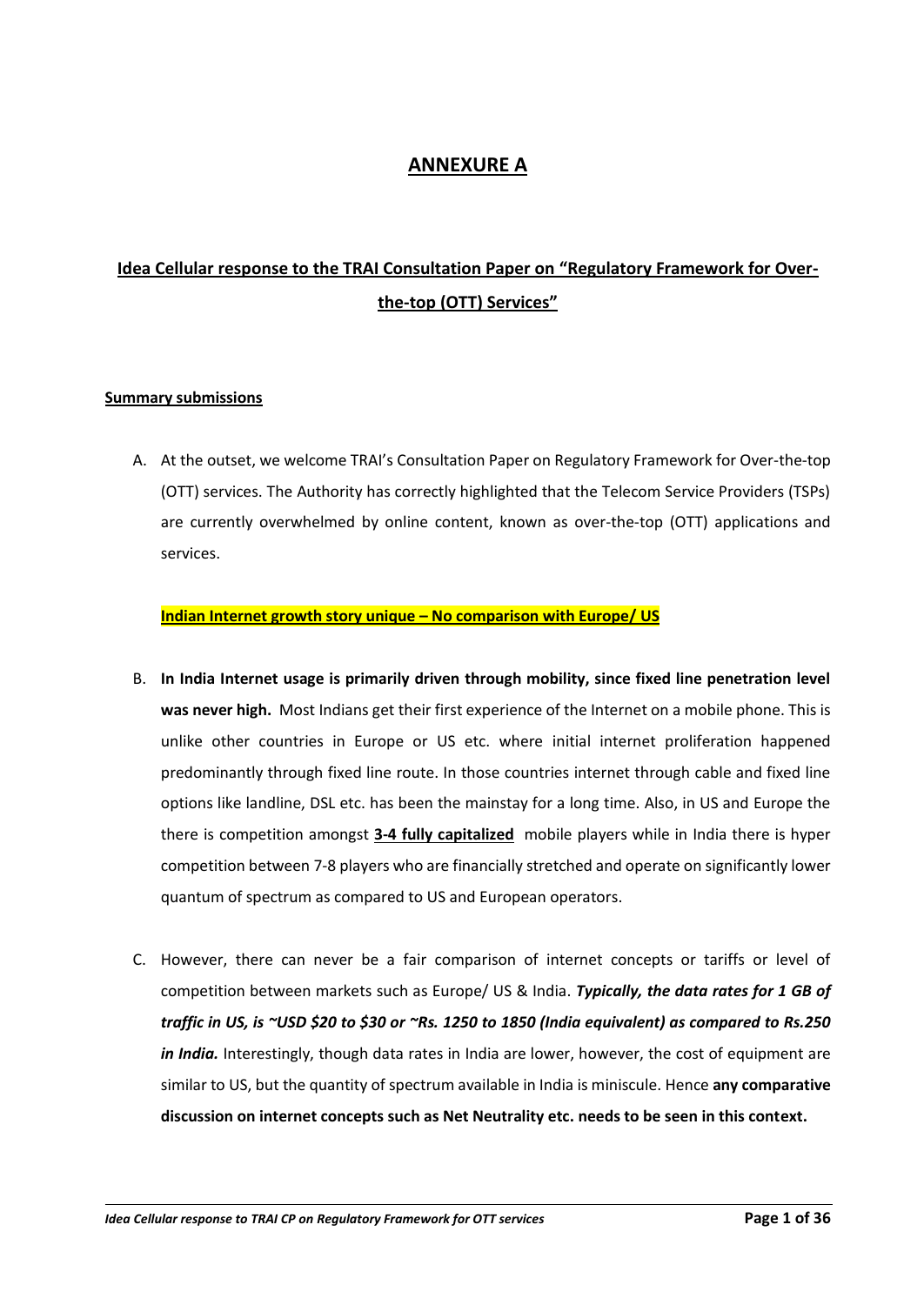#### **Idea supports Net Equality – Internet for All, not just few.**

- D. **Idea fully supports the principle of Net Neutrality,** which is necessary for the proliferation of Internet. The Company also believes that the current understanding of this concept varies across stakeholders and thus creates varied opinions/ conclusions. In our view, Net Neutrality is a complex issue which needs to be understood in the right context and hence we submit that Government form an expert committee, comprising of TSPs, OTT Companies, Device companies, thought Leaders and technical experts to define Net Neutrality in Indian context.
- E. Mobile internet penetration in India is around 25%. Hence the balance 75% of the Indian population have yet to experience the benefits of internet. The top priority from the Indian perspective should thus be to extend the benefits of the internet to the balance *"1 Billion Indians".* This brings us to the concept of **Net Equality**, which means:
	- a. **"Internet for All":** The benefit of Internet should be available to all strata of the society, especially the "Unconnected ones". All the unconnected consumers have to leapfrog from their current world of isolation to the world of Internet. This requires huge demand generation, sales and marketing efforts including sampling, trials and education efforts and large scale network, service and sales and marketing investment by TSPs. Other stakeholders of ecosystem like OTT players and device companies have to also contribute to Government vision for Internet to All. India witnessed this revolution from 2007 onwards in the context of voice telephony and Indian Telecom operators need to repeat the same success for internet connectivity.
	- b. Net equality means that the consumers should be **"free to choose ".**This choice should span across content, device and operators.
	- c. Consumers should have the access to possible solutions which will make internet affordable such as Toll Free/Sponsored Data Plans etc.
	- d. **"Same Service, Same Rules"** so that all stake holders are bound to offer same services under the same regulations and no one gets an undue advantage.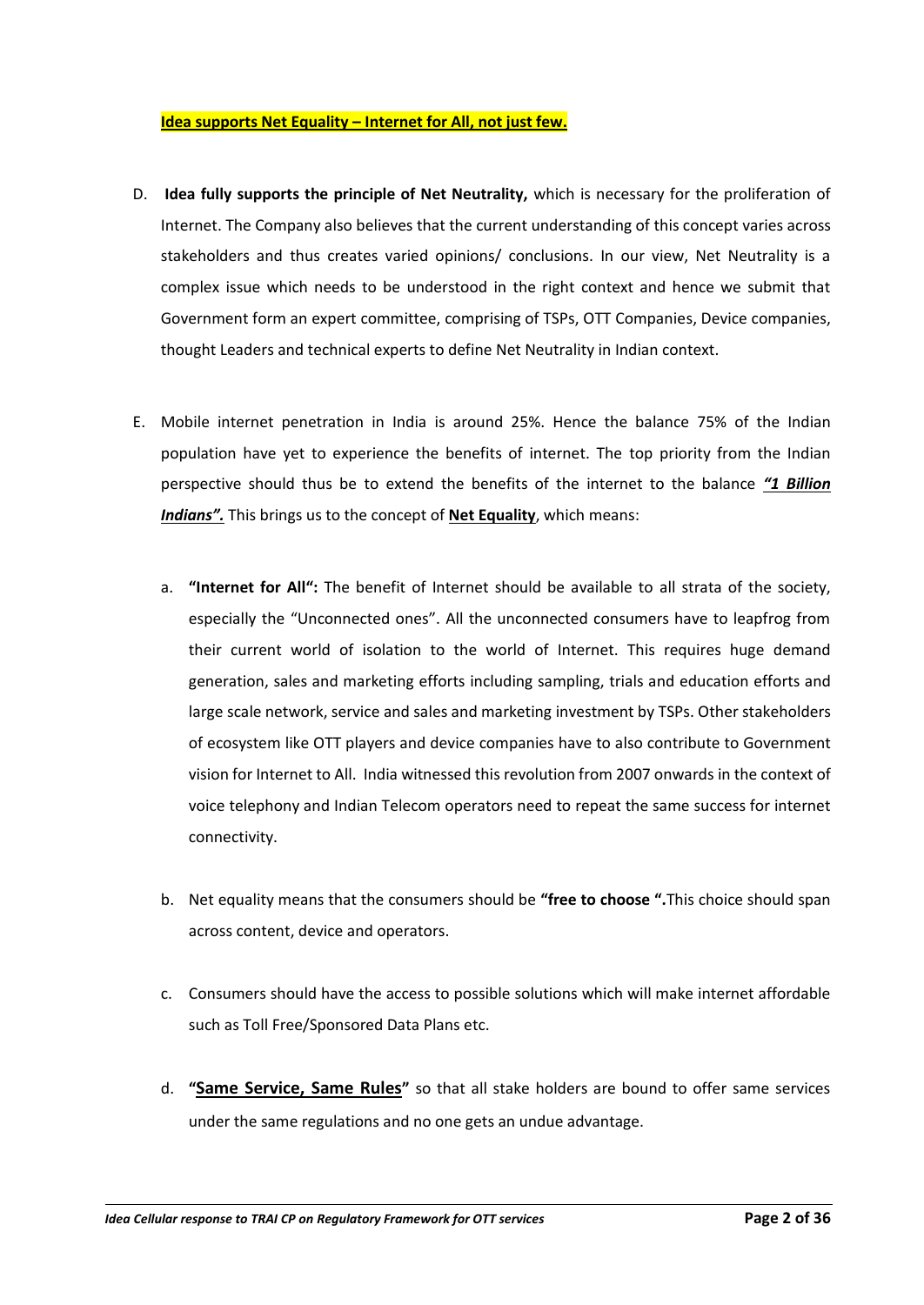**Idea Cellular strongly supports Net Equality:** To achieve the first objective of Net Equality i.e. taking internet to the masses including Indian hinterland and deep rural areas, TSPs require to commit huge financial investments. As is widely known, the current financial health of the Mobile industry is not robust enough to make such large investments as current investments from the Industry are yielding negative to low return on capital deployed by the operators.

#### **Internet for all – Where are we today & how would we reach to next billion internet users ?**

#### **F. Availability of mobile broadband**

- a. As per the latest TRAI recommendations on delivering Broadband quickly (dated 17.04.2015) – refer page 2, para 1.3, as of September 2014, India has a 15 per cent Internet user penetration and is ranked 142nd, way below some of its neighboring countries like Bhutan and Sri Lanka.
- **b. Merely 70 MN mobile wireless subscribers are on broadband speed of 256 Kbps and above.**
- **c. Connecting 1 Billion subscribers at minimum speed of 2 Mbps with average consumption of 1GB per month would generate 1000 Peta Byte traffic per month. This would also require covering 4 to 5 Lakh villages through a wide network of towers, optic fiber across length and breadth of country and most critical affordable , low frequency spectrum.**
- d. In spite of auctioning 3G &Broadband Wireless Access Spectrum of 2300 MHz ( 20 MHz ) way back in 2010, India is far from achieving ubiquitous high speed internet connectivity for its citizens. On other side, China (single operator) which recently launched rolled out 4G service has integrated more than 1 million BTS during last 18 months. At present, India is nowhere near meeting the target for a service which is considered almost a basic necessity in many developed countries.
- e. The realization of larger goal "Internet for All" requires a holistic approach by all the stake holders i.e. Government, Investors, Telecom Operators, Consumers, Device companies and OTT players. Therefore an urgent need to review present policies on Spectrum (especially on lower frequency), hassle free and single window approvals for fiber layout and tower installations are the need of the hour.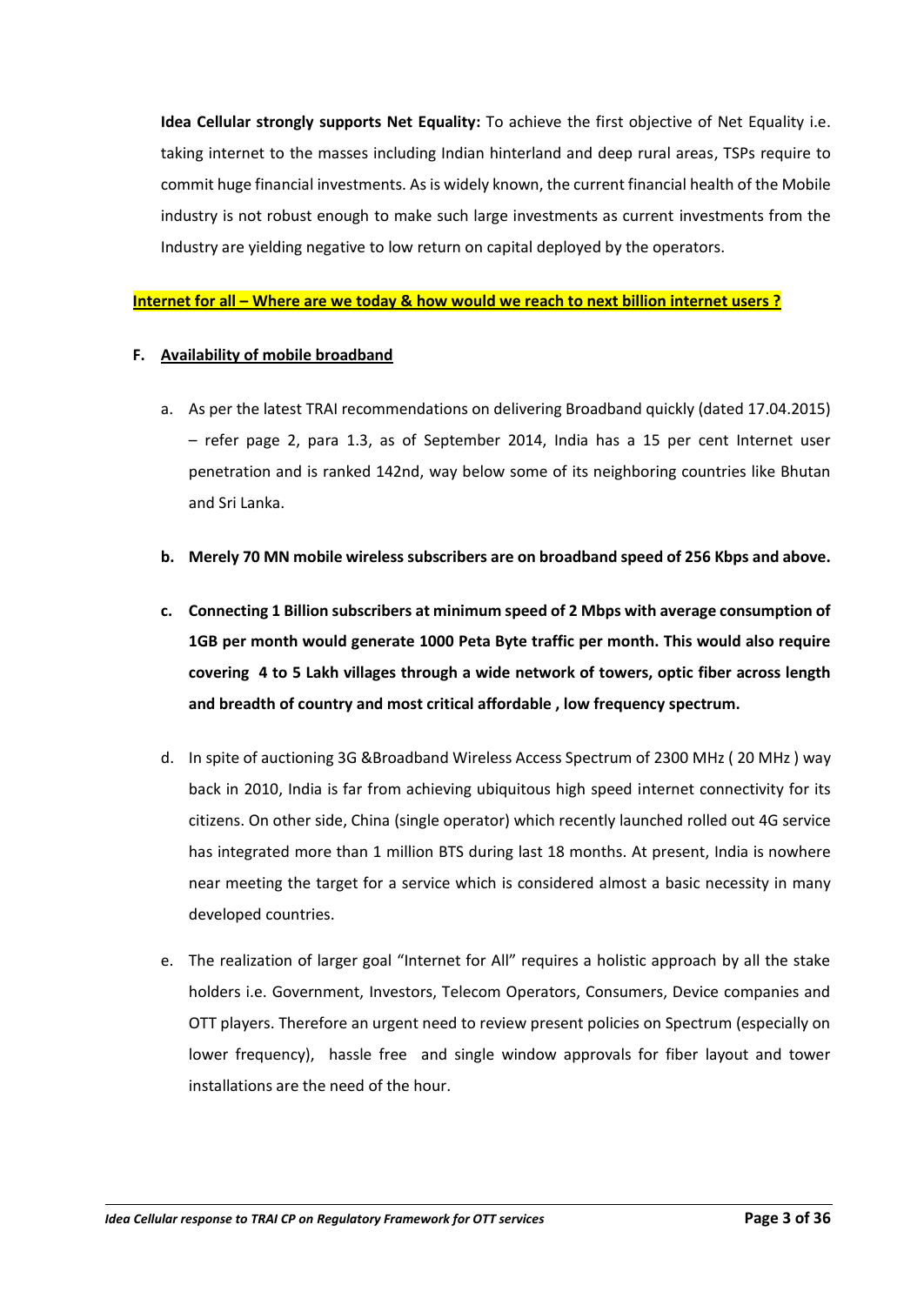**f. Government and policy makers or even Niti Aayog need to assess the funds required for covering 5.50 lac villages with high speed internet connectivity and create a framework for attracting investment.** 

#### **Can Telecom Industry lead the revolution for next 1 billion Internet users?**

#### **G. Industry operating at a loss even after 20 years of operations**

The telecom industry has been suffering from poor financial performance, mainly because of two factors - hyper competition resulting in low tariffs (lowest in the world) and multifold increase in spectrum prices. The financial highlights of the telecom operators based on filing of operators with the Registrar of Companies/ Stock exchanges for the year 2013-14 is summarized below -

| <u> Operator Financiais for Financiai Tear 2013-14</u><br>נכוט כוו |               |                                                                               |               |                             |                                              |          |  |
|--------------------------------------------------------------------|---------------|-------------------------------------------------------------------------------|---------------|-----------------------------|----------------------------------------------|----------|--|
| <b>Operator</b>                                                    | <b>Source</b> | <b>Consolidated Figures</b><br><b>EBITDA</b><br><b>PAT</b><br><b>Net Debt</b> |               | Net Debt /<br><b>EBITDA</b> | Consol.<br><b>Gross Block</b><br>(Incl CWIP) |          |  |
| <b>Bharti Airtel Ltd.</b>                                          | <b>AR</b>     | 27,777                                                                        | 2,773         | 60,542                      | 2.2                                          | 2,10,196 |  |
| Idea Cellular Ltd.                                                 | <b>AR</b>     | 8,334                                                                         | 1,968         | 20,231                      | 2.4                                          | 62,639   |  |
| <b>Reliance Communications Ltd.</b>                                | <b>AR</b>     | 7,726                                                                         | 1,048         | 40,178                      | 5.2                                          | 1,12,872 |  |
| Vodafone*                                                          |               |                                                                               |               |                             |                                              |          |  |
| Vodafone Cellular Ltd.                                             | <b>MCA</b>    | 2,010                                                                         | 223           | 7,439                       | 3.7                                          | 11,040   |  |
| <b>Vodafone Digilink Ltd.</b>                                      | <b>MCA</b>    | 1,199                                                                         | 52            | 3,836                       | 3.2                                          | 7,289    |  |
| <b>Vodafone East Ltd.</b>                                          | <b>MCA</b>    | 327                                                                           | 65            | 2,357                       | 7.2                                          | 4,076    |  |
| Vodafone India Ltd.                                                | <b>MCA</b>    | 949                                                                           | $-115$        | 19,545                      | 20.6                                         | 16,297   |  |
| <b>Vodafone Mobile Services Ltd.</b>                               | <b>MCA</b>    | 911                                                                           | 136           | 8,813                       | 9.7                                          | 13,707   |  |
| <b>Vodafone South Ltd.</b>                                         | <b>MCA</b>    | 4,566                                                                         | 1,783         | 5,002                       | 1.1                                          | 15,880   |  |
| Vodafone Spacetel Ltd.                                             | <b>MCA</b>    | $-461$                                                                        | $-2,090$      | 14,363                      | N.A.                                         | 6,920    |  |
| <b>BSNL</b>                                                        | <b>MCA</b>    | $-759$                                                                        | $-7,020$      | 4,013                       | N.A.                                         | 1,71,655 |  |
| <b>MTNL</b>                                                        | <b>AR</b>     | $-614$                                                                        | $-3,800^{\#}$ | 13,933                      | N.A.                                         | 27,396   |  |
| Tata                                                               |               |                                                                               |               |                             |                                              |          |  |
| <b>Tata Teleservices Ltd.</b>                                      | <b>MCA</b>    | 188                                                                           | $-6,166$      | 22,966                      | 122.4                                        | 31,624   |  |
| Tata Teleservices (Mah) Ltd.                                       | <b>AR</b>     | 706                                                                           | $-560$        | 6,498                       | 9.2                                          | 8,830    |  |
| <b>Aircel</b>                                                      |               |                                                                               |               |                             |                                              |          |  |
| Aircel Ltd.                                                        | <b>MCA</b>    | 294                                                                           | $-3,478$      | 18,763                      | 63.7                                         | 18,811   |  |
| <b>Aircel Cellular Ltd.</b>                                        | <b>MCA</b>    | 153                                                                           | $-48$         | 16                          | 0.1                                          | 1,426    |  |
| <b>Dishnet Wireless</b>                                            | <b>MCA</b>    | 473                                                                           | $-3,352$      | 17,478                      | 37.0                                         | 14,750   |  |
| Sistema Shyam Teleservices Ltd.                                    | <b>AR</b>     | $-816$                                                                        | $-2,073$      | 4,626                       | <b>N.A.</b>                                  | 8,911    |  |
| <b>Uninor</b>                                                      | QR            | $-476$                                                                        |               | 0                           |                                              |          |  |
| <b>Total</b>                                                       |               | 52,486                                                                        | $-16,856$     | 2,70,599                    |                                              | 7,44,320 |  |

### **Operator Financials for Financial Year 2013-14** Report **Report Financial Structure Property**

*QR - Quarterly Report AR - Annual Report MCA - Ministry of Corporate Affairs website*

#Excluding Exceptional Revenue of Rs. 116,207 mn

\*\*Based on information available for FY14 from MCA

Net Debt and EBITDA figures are derived based on the information provided in the relevant source documents mentioned above

*Idea Cellular response to TRAI CP on Regulatory Framework for OTT services* **Page 4 of 36**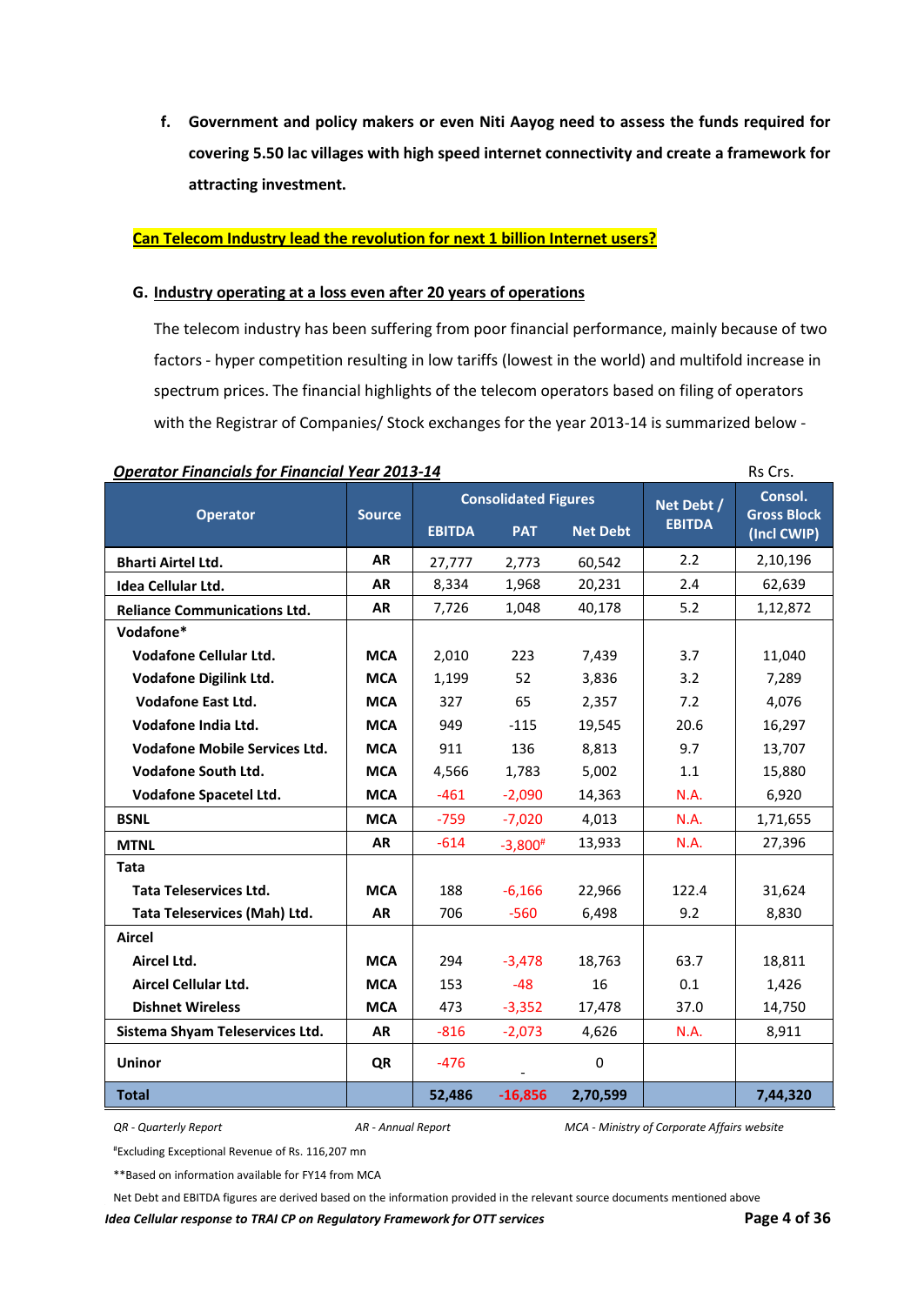### **The following are the submissions in this regard –**

- a. The telecom Industry is thus financially stretched and is suffering from high capital investment and poor return of capital employed (RoCE). The current gross block of all TSPs is in excess of Rs 7.4 lac crores. After the recent spectrum purchase, the RoCE of TSPs (listed) is expected to fall to 3.6% to 5.1%, which is lower as compared with other similar equity investment options that give RoCE of 12-15%.
- b. There is a misconception that telecom companies are making great profits. As can be seen from above table majority of telecom operators are incurring losses and hence on an overall basis the industry is incurring huge losses (about Rs 16,800 crs as shown above).
- c. Even the minority who do make marginal profits have RoCE much below the cost of capital. It is important to note that these companies are not some startups, but businesses who have been operating for 20 years now and still struggling to see decent returns.
- d. Most importantly, these are the results before accounting for the higher price of spectrum. We have further done more analysis on the three profitable operators (listed companies) based on their last available results (for quarter ending Dec'14). It can be seen that all of them have an RoCE much below their cost of capital (~13%) and this will get adversely impacted due to renewal of spectrum at much higher prices.

|    | Rs Crs.                                                 | Idea     | <b>Bharti</b> | <b>RCOm</b> |  |  |  |
|----|---------------------------------------------------------|----------|---------------|-------------|--|--|--|
| A  | <b>YTD Q3FY15 Consolidate Financials</b>                |          |               |             |  |  |  |
|    | EBITDA*                                                 | 10,330   | 30,959        | 7,387       |  |  |  |
|    | PAT <sup>*</sup>                                        | 3,002    | 5,238         | 648         |  |  |  |
|    | Net Debt                                                | 11,978   | 66,839        | 36,767      |  |  |  |
|    | Net Debt/EBITDA                                         | 1.16     | 2.16          | 4.98        |  |  |  |
|    | ROCE**                                                  | 9.6%     | 5.8%          | 3.8%        |  |  |  |
|    |                                                         |          |               |             |  |  |  |
| B  | <b>Impact of Spectrum Renewal</b>                       |          |               |             |  |  |  |
|    | on PAT                                                  | 2,734    | 2,092         | 256         |  |  |  |
|    | % of impact to original PAT                             | $-91.1%$ | $-39.9%$      | $-39.5%$    |  |  |  |
|    | on Net Debt (Renewal Payout)                            | 27,905   | 21,301        | 2,593       |  |  |  |
|    |                                                         |          |               |             |  |  |  |
| C. | <b>Revised - Considering Impact of Spectrum Renewal</b> |          |               |             |  |  |  |
|    | EBITDA*                                                 | 10,330   | 30,959        | 7,387       |  |  |  |
|    | <b>PAT</b>                                              | 268      | 3,145         | 392         |  |  |  |
|    | Net Debt                                                | 39,883   | 88,139        | 39,360      |  |  |  |
|    | Net Debt/EBITDA                                         | 3.86     | 2.85          | 5.33        |  |  |  |
|    | ROCE**                                                  | 5.1%     | 4.9%          | 3.6%        |  |  |  |
|    | Source: Quarterly Report                                |          |               |             |  |  |  |

*Idea Cellular response to TRAI CP on Regulatory Framework for OTT services* **Page 5 Page 5 of 36**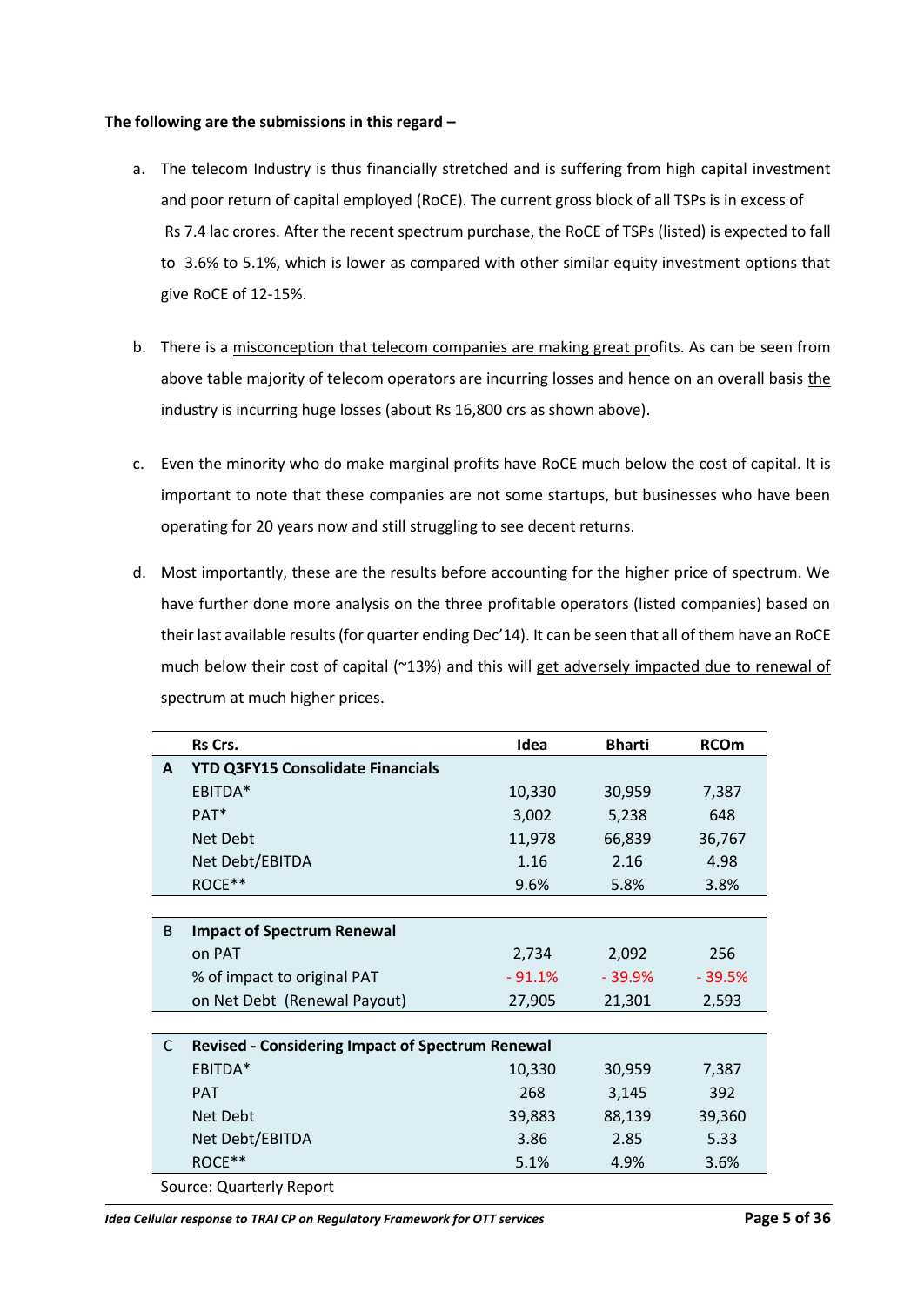\*Annualised YTD Q3FY15 numbers

\*\* Is calculated as PAT plus net Interest and Finance Cost Less Tax @34% divided by average capital employed

### **It is clear from above that :**

- **i. Industry's financial performance is far from healthy.**
- **ii. The most efficient operators are not able to cover their cost of capital.**
- **iii. The current tariffs in India are the lowest in the world and even in the historical spectrum price regime these were inadequate to cover cost of capital.**
- **iv. Hence, tariffs need to improve from current levels to first cover the cost of capital and then to cover the higher cost of spectrum post renewal.**

**However, we need to remember that India has been extremely successful in ensuring 900 Million consumers connected on voice telephony and this revolution has been made possible by competitive industry, building large scale telecom networks reaching nearly 5 lac rural villages through innovative business models, certainty in regulatory framework, large investments by TSPs, ability to attract investment and forbearance in tariffs. Indian TSPs have proven their capability and have made Indian Telecom Sector as the 2nd largest in the world in terms of subscribers and minutes of usage, thereby being the poster boy of liberalization of Indian economy.** 

**H. Forbearance in tariff must continue to attract investments into telecom sector -** In about 5 years' time, 1 Billion Indians are expected to be connected to the Internet. On an average 1000 MB /month usage, would generate 1000 Peta Byte mobile data traffic which is 12-15 times the current levels. Catering to such a large traffic requires huge capital investments and thus TSPs should be able to attract financial and strategic investors into the telecom sector. **To attract such a large investment in private sector domain, freedom in tariffing and continued forbearance policy are essentia**l. Controlled and regulated price regime will not attract investors and this will severely impact the growth of internet in India.

**Given the financial health of the Industry, all the stake holders i.e. Government, policy makers, TSPs, ISPs, consumer bodies must again come together to create robust frame work for connecting 1 Billion Indian with high speed Internet and work with a missionary zeal to achieve it .**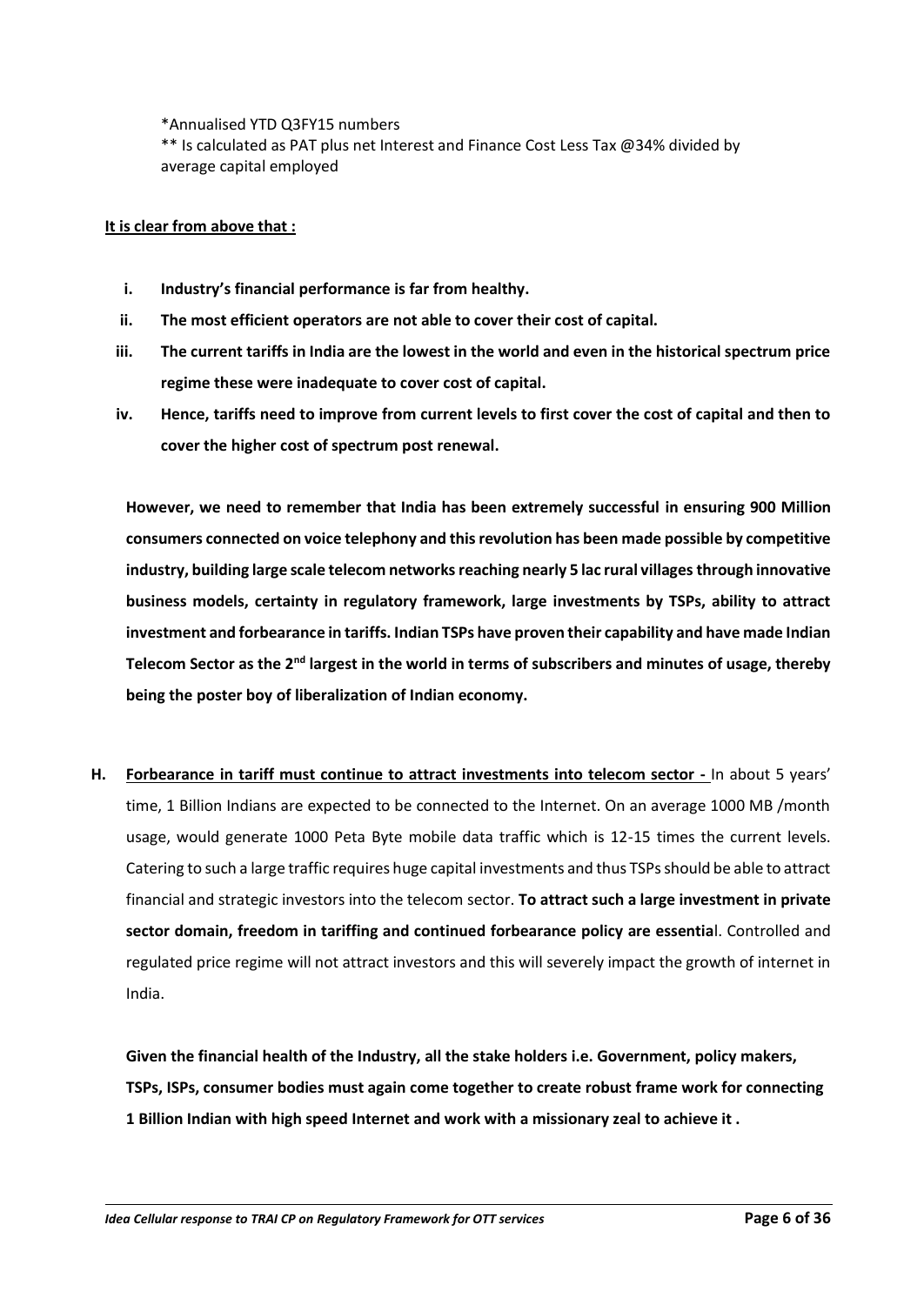#### **Major Impediment to Internet for All - OTT VOIP**

I. **Voice and Data Tariffs in India**: The industry has evolved with voice as the main service. Hence, the base cost of the investment was largely allocated to voice business and voice pricing is a reflection of that cost. When data services came to India in a big way post the allocation of 3G spectrum in 2010, in the interest of growing data business, the data pricing was based on incremental cost of providing data services. Hence, the full cost of mobility services has been absorbed by the voice business and the data pricing is based on incremental cost principle only. This was workable in an environment where data traffic was a small proportion of the total business. However, with the growth of data traffic, the ability of the voice business to absorb the investments required for data business is constrained.

**More importantly, with the advent of VOIP services riding free on Indian mobile operators expensive data network, the voice business which was absorbing most of the costs of telecom operators will no longer be able to do so. This will result in the following** –

a. Data prices will have to go up significantly from current levels just to maintain the existing revenue. The difference in customer revenue between a CS call and a VOIP call is quantified below, based on data given in para 2.37 of the consultation paper, for revenue from a VOIP call.

|                | <b>Particulars</b>                                                              | <b>Unit</b> | <b>Outgoing</b> | <b>Incoming</b>          | <b>Total</b> |
|----------------|---------------------------------------------------------------------------------|-------------|-----------------|--------------------------|--------------|
| $\mathbf{1}$   | Voice call on CS network                                                        |             |                 |                          |              |
|                | Customer Revenue for 1 minute call                                              | Paise/min.  | 75.0            |                          | 75.0         |
| $\overline{2}$ | VOIP call as data traffic                                                       |             |                 |                          |              |
| a.             | Data Usage per minute of call                                                   | MB/min      | 0.15            | 0.15                     | 0.30         |
| b.             | Data Tariff per MB                                                              | Paise / MB  | 25              | 25                       | 25           |
| c.             | Consumer Revenue for 1 minute call                                              | Paise/min.  | 3.75            | 3.75                     | 7.5          |
| $\overline{3}$ | Consumer Revenue for CS call /<br>Consumer Revenue for VOIP Call (1/2.c)        | Multiple    |                 | $\overline{\phantom{a}}$ | 10.0         |
| $\overline{4}$ | Equivalent data price to have parity with<br>voice call on CS network (2.b x 3) | Paise / MB  | -               |                          | 250          |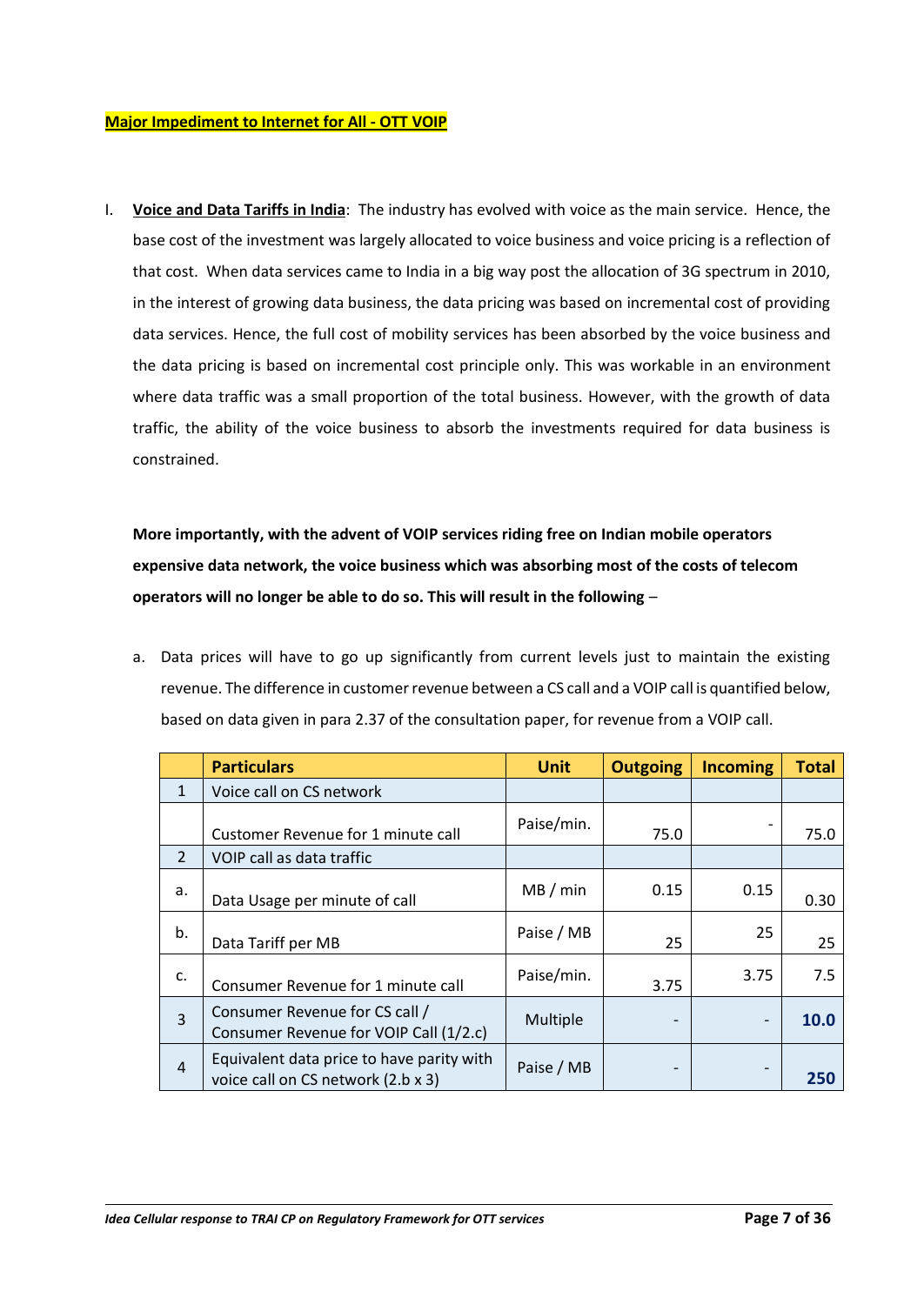Based on above tariff pattern (which does not provide adequate return to operators in any case) if all the current Voice and SMS traffic was to convert to data traffic on OTT applications, the scenario will be as under using a sample calculation price for Rs.100,000 of consumer revenue.

| Working for Rs.100,000 consumer revenue |                |                       |           |          |         |         |  |
|-----------------------------------------|----------------|-----------------------|-----------|----------|---------|---------|--|
| Service                                 | <b>UOM</b>     | <b>Traffic</b>        |           | Tariff   | Revenue | % of    |  |
|                                         |                | Equivalent<br>Current |           | (P/unit) | (Rs.)   | Revenue |  |
|                                         |                | <b>Traffic</b>        | Data (MB) |          |         |         |  |
| Voice                                   | <b>Minutes</b> | 109,333               | 32800     | 75       | 82,000  | 82%     |  |
| <b>SMS</b>                              | Nos.           | 15,000                | 27        | 20       | 3,000   | 3%      |  |
| Data                                    | MВ             | 60,000                | 60,000    | 25       | 15,000  | 15%     |  |
| <b>Total</b>                            |                |                       | 92827     | 108      | 100,000 |         |  |

b. **It is clear that if data pricing for all services (including VOIP) will be the same, then the current tariffs of Voice (75p / min), SMS (20p/SMS) and Data (25p/MB) will have to converge to anywhere between 108 p/MB to 250 p/ MB for data just to maintain the current revenue as shown above. This will have to be increased further to be able to cover the current deficit vis a vis cost of capital**.

## **Stable Voice Revenues are key for the future of Mobile data growth**

- **J. The industry is presently supporting rapid in growth in data penetration as the data prices are at affordable levels based on incremental costs. However, if there was only one service being data which will fulfil all requirements, then while the voice price per minute may come down, the rate for data will have to be increased multifold from current Rs.0.25/MB as explained above. This will hinder growth of data services in lower end strata of society and vision of broadband for all.**
- **K. In summary, there is a need to maintain parity between current tariffs for voice services and VOIP services by allowing the telecom operators to charge differential tariff for data traffic for VOIP applications. If the decision is made to have the same data tariff for VOIP and other data applications, it will result in the current data tariffs increasing anywhere between 6 to 10 times from the current levels - detriment to the growth of non-VOIP data applications and the vision of a "Digital India."**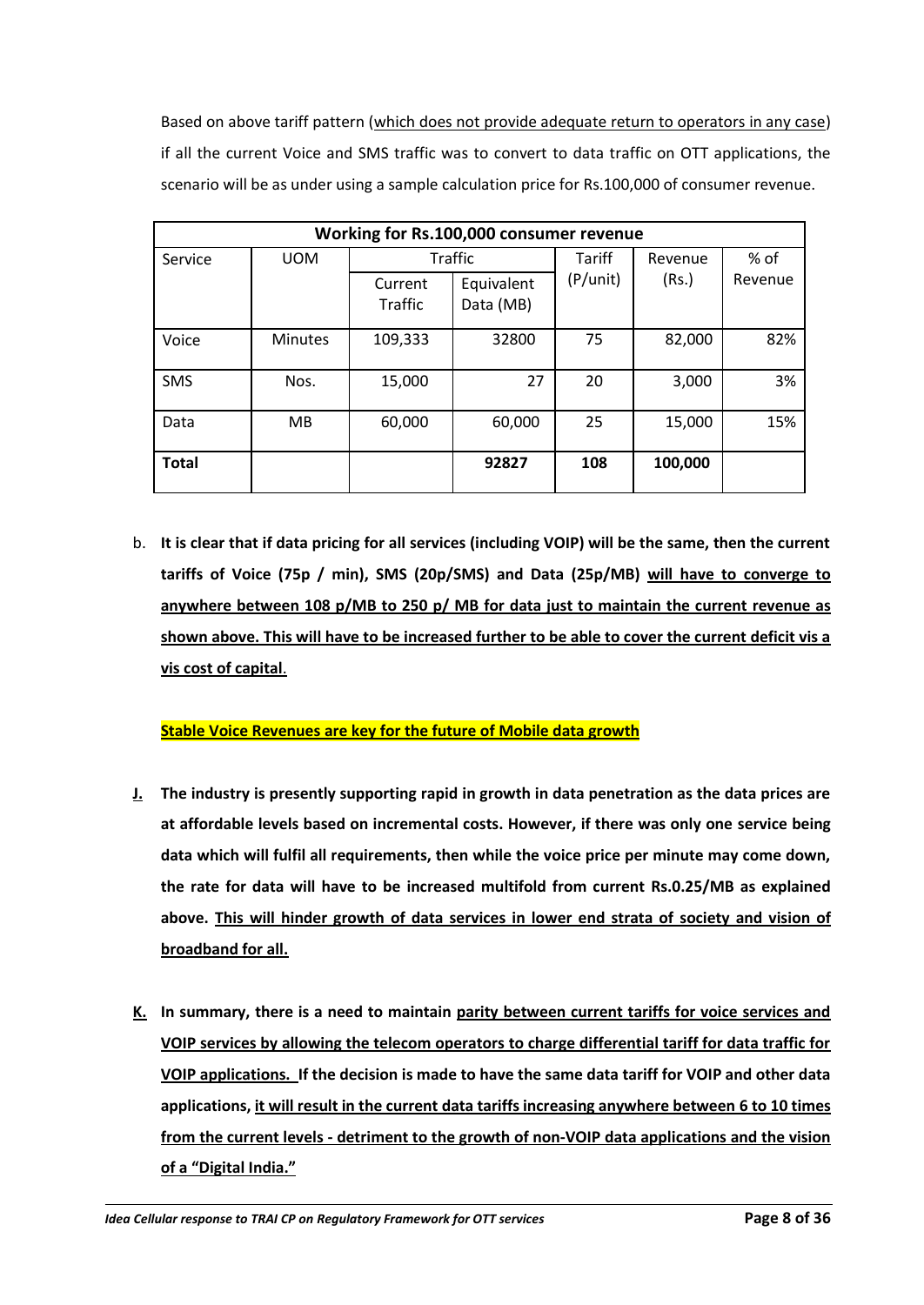**India needs Digital services – However can we allow a single application, VOIP ( Voice Over Internet Protocol), to kill all other revolutionary internet applications – the reason for which internet has been built.**

- **L. The objective of "Digital India" is to provide data connectivity to the entire Indian population, so that they can benefit from data access. This data access supports multiple applications including ecommerce, video, social networking, payment systems, education, health services and the list is endless. Most importantly, it provides affordable internet access, the benefits of which are well known.**
- **M.** India has a highly penetrated and evolved voice communication service, but needs Digital services for growth in the sectors like Education, Mobile Banking, Health, Governance, Information, E-Commerce, Entertainment, Gaming, etc.
- **N.** If VOIP service is allowed to spread without any regulation and control, then it would lead to exponential increase in data tariffs. We know that VOIP is not the main application of Internet. We all use internet for much more critical online services such as e-governance, email, medical, services, commerce, education, browsing, IT industry connectivity, social interactions, video services etc. Today and in future for introduction of Machine to Machine Services.
- **O. However VOIP significantly compromises TSPs ability to offer affordable data services to lower strata and rural India and thus would be the single biggest reason for the rise in data tariffs. This data tariff increase would thus impact other important applications of internet and would jeopardize the real use of internet and prevent the spread of benefits of Internet to the unconnected population of India. We must prevent a single application to negatively impact all other critical and beneficial internet applications, to support creative energy and innovative skills of new entrepreneurs and services arising out of the net.**

## **Need for Regulatory Neutrality**

P. **Regulatory neutrality must be maintained for OTT services-**Some of the services being provided by OTT players are a perfect substitute of PSTN/Internet Telephony services, but with lower QoS standards than offered by Licensed Telecom Service Providers (TSPs) in India and violate the basic principle of 'SAME SERVICE SAME RULES". Our views in this regard are listed below :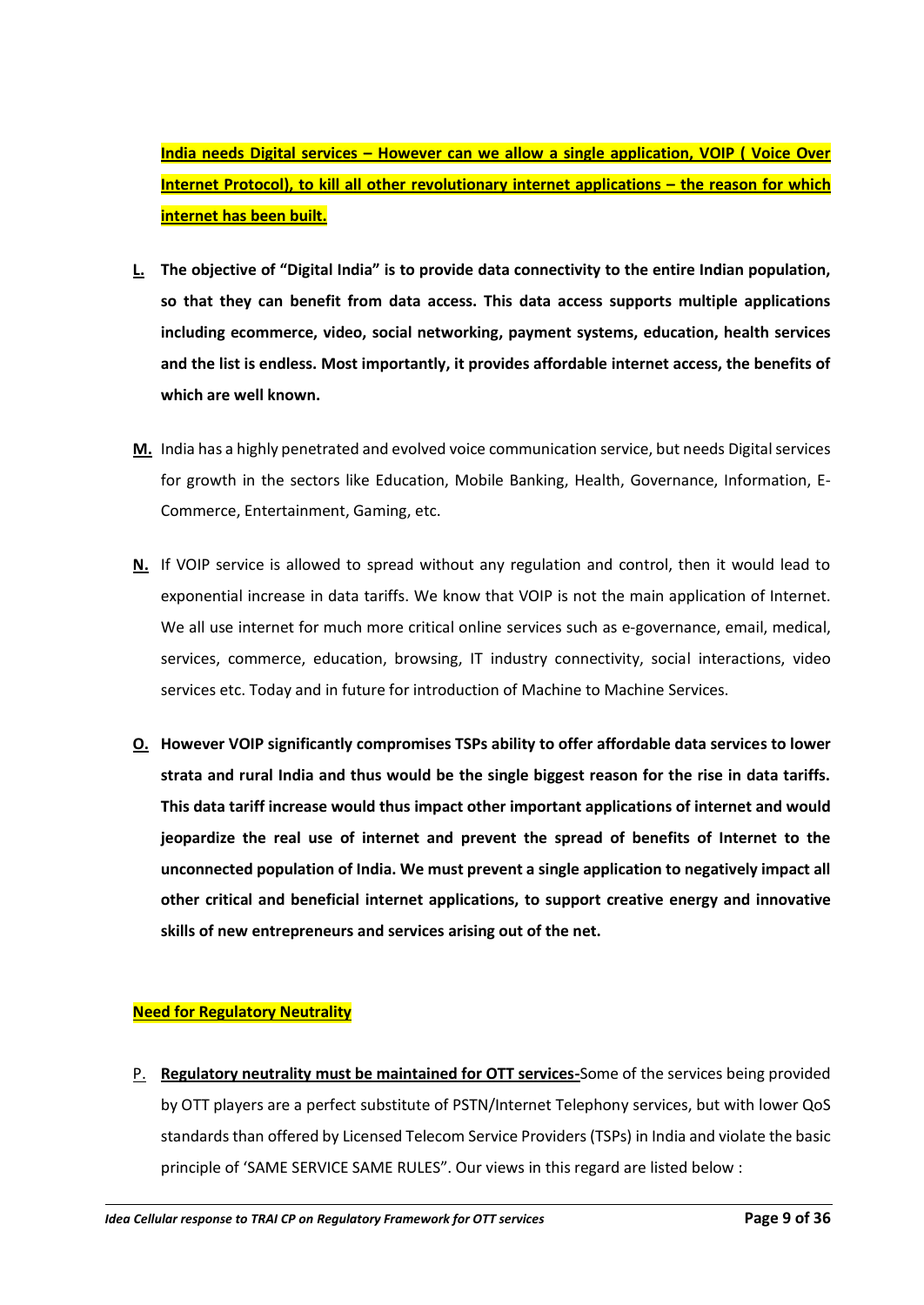- **a)** According to the present licensing regime, services such as Internet Telephony is a licensed service permitted only under UAS/ISP or Unified License granted under Section 4 of the Indian Telegraph Act 1885. Hence, **companies offering OTT voice services without holding a telecom license in India would essentially violate and circumvent Indian telecom licensing provisions and provide services that are otherwise only permitted under a telecom license.**
- **b)** Typically, TSPs are liable and responsible for a plethora of licensing provisions and regulations that include, regulatory levies and license fees, QoS, Tariff Regulations, KYC, confidentiality of customer information, Regulatory Audits, Consumer Protection Regulations, emergency services, privacy of communication and lawful monitoring and interception. These conditions are not imposed on unlicensed OTT players, and the **resulting arbitrage allows OTT communication providers to offer Internet Telephony for free or for a greatly reduced price in comparison to TSPs.**
- **c) OTT communication players, are thus sitting outside Licensing regime and are not burdened by multiple historic obligations that currently apply to TSPs. Absence of any level playing field with TSPs is a source of unfair competitive advantage for OTT players but this poses social and economic risks:**
	- i. Lower consumer protection / data privacy and security approaches which do not reflect national telecom policy; Detail on security issues highlighted in our response to query no. 6.
	- ii. Lower control on internet content which does not reflect national security standards;
	- iii. Business models which depend on "*untaxed"* service revenues reflecting wide OTT freedom to structure businesses to avoid license fee payments and general taxes.
- Q. Thus, clearly allowing the **proliferation of unregulated VoIP/Internet Telephony at a massive scale is leading to a significant disruption in the existing voice business of TSPs and would discourage TSPs capability and incentive to invest in infrastructure.** Such a situation would jeopardize the national objectives of bringing affordable and ubiquitous telephony and broadband access to all across the nation.
- R. Further, besides impacting the health of TSPs, such an arrangement is also causing **significant loss of revenues for the Exchequer.** Governments thus face financial and regulatory challenges as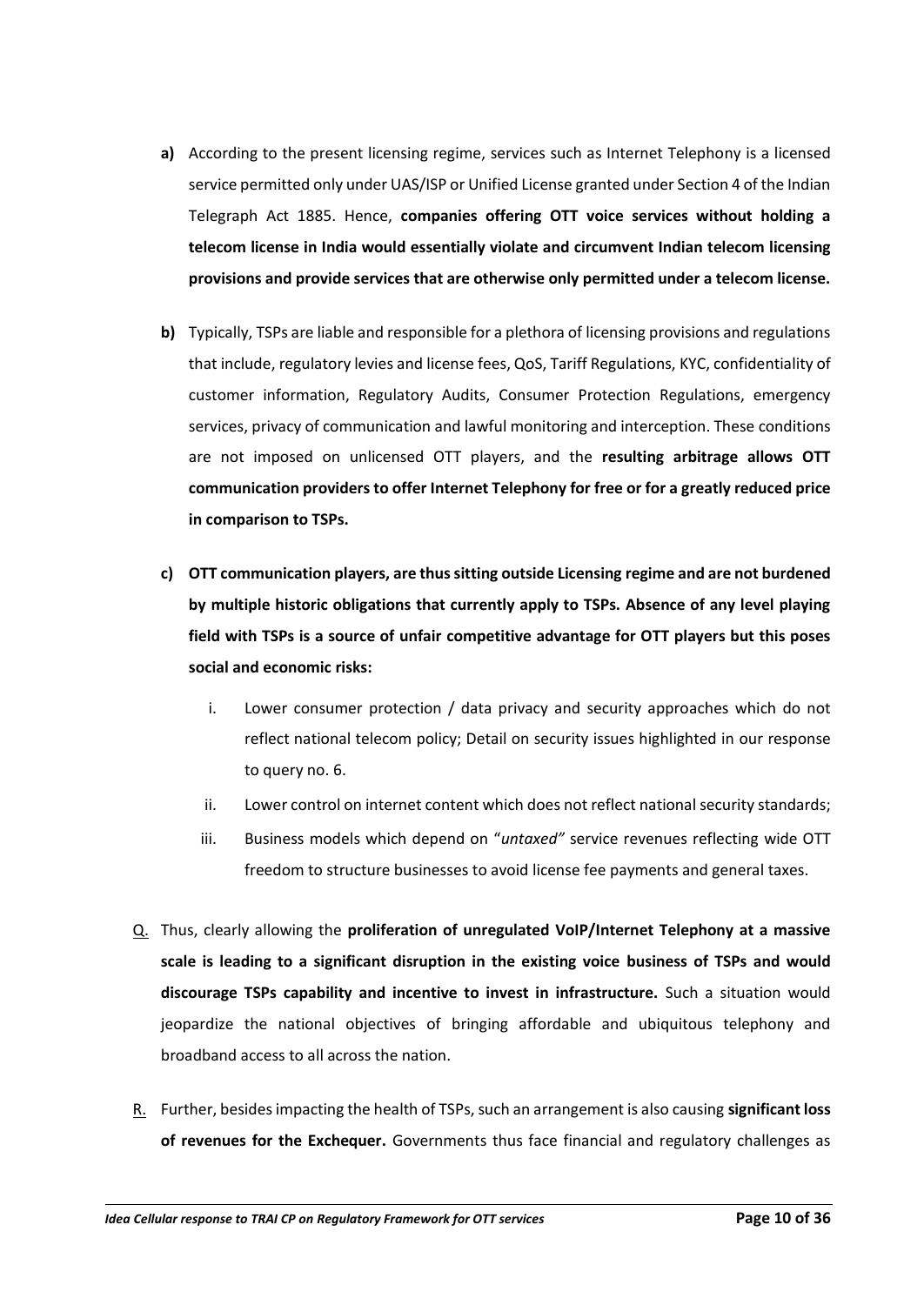global OTT players use opportunities to locate revenues and profits in low tax jurisdictions and seize opportunities for regulatory arbitrage.

**Thus, the services being provided by OTT communication services are not only a challenge to TSPs, but in fact would result in applying brakes on massive financial investments being undertaken by TSPs for expansion of networks into deep rural pockets which is meant for the next billion Internet users and to those who have yet to experience the utility of Internet. The targets specified by the National Telecom Policy 2012 for "broadband for all" and most critically, the vision of Hon'ble Prime Minister for Digital India is thus under grave threat. The country is already lagging behind in broadband growth and we cannot afford to allow single VOIP application to take us away from our goal to make this country Digital. Considering the strong linkage between economic growth and spread of mobile broadband, it is even more critical to ensure that enabling environment is created for massive telecom investments.**

### **In view of all the above, Idea Cellular submits that:**

- **I.** Currently only 70 Mn subscribers are connected through wireless broadband and we have a massive task of connecting 1 Billion Indian spread across 5.50L towns and villages with high speed internet. **The realization of larger goal "Internet for All" requires a holistic approach by all the stake holders, Government, Investors, and Telecom Operators, Consumers and Device companies and OTT.** Therefore an urgent need to review present policies on Spectrum (especially on lower frequency), hassle free and single window approvals for fiber layout and tower installations are the need of the hour. **This vision of Digital Bharat also requires huge investments. Government and policy makers should also assess the fund requirement and create a framework for attracting investment for financially stretched Telecom industry.**
- **II.** The priority is to ensure proliferation of internet to the next billion. **Net equality is thus the most critical requirement. Net Equality means:**
	- a. "Internet for All ": Benefits of Internet should be available to all strata of the society, especially the "Unconnected ones". This requires huge efforts and investment by TSPs, OTT players and device companies.
	- b. Net equality means that the consumers should be "free to choose ".This choice should span across content, device and operators.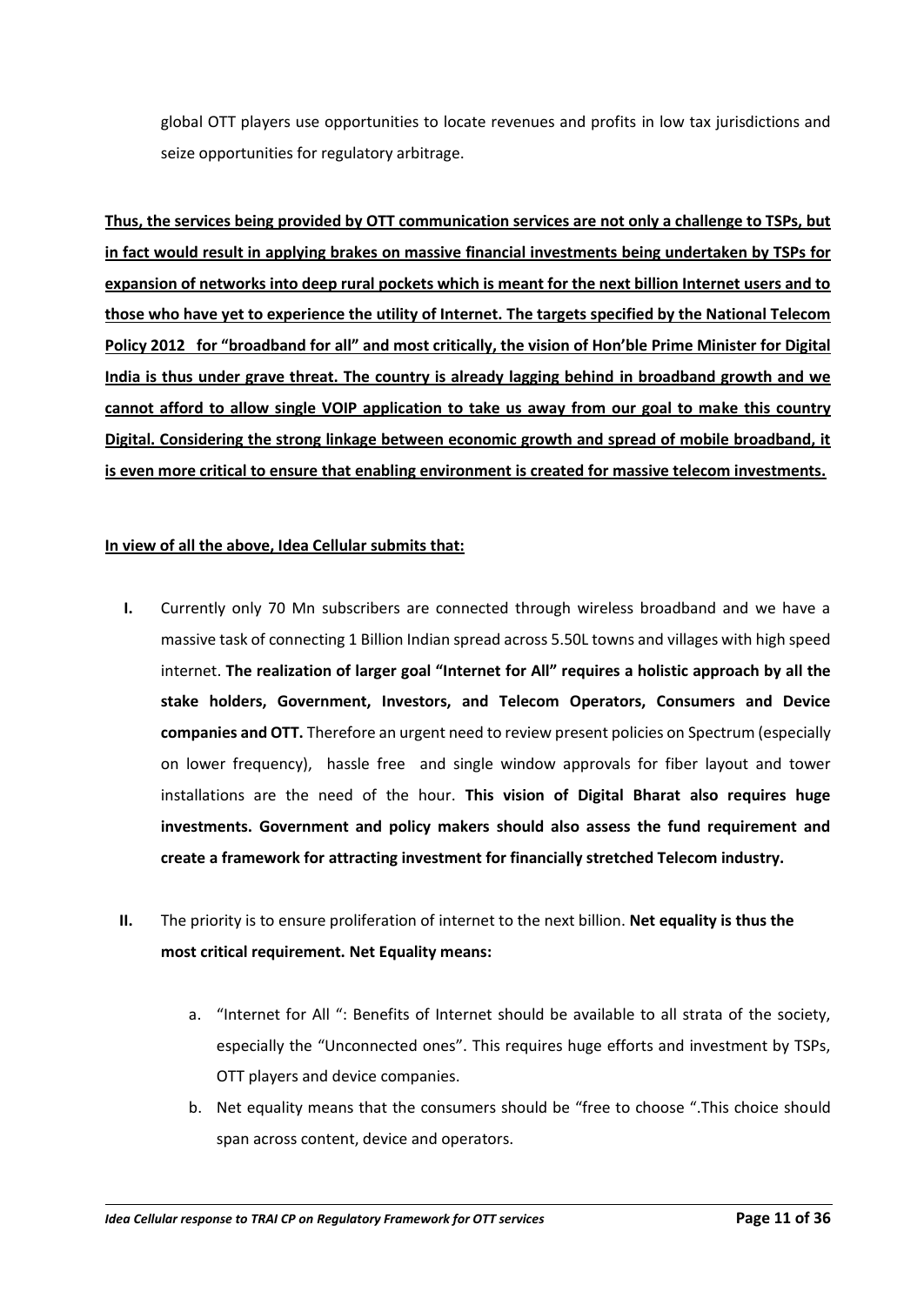- c. Consumers should be have the access to the solutions which will make internet affordable such as toll free/sponsored Data.
- d. "**Same Service, Same rules**" so that all stake holders are bound to offer services under the same regulations and no one gets the undue advantage.
- III. **However while providing Net Equality, the Authority needs to ensure that operators are provided with flexibility to manage the increasing complexities in network arising out of growth in data and limited spectrum availability. With limited spectrum availability and projected growth to 1000 peta bytes of data per month for the country from current low levels of 40 to 50 peta bytes of data per month, the networks require enhanced traffic management systems and it is essential that operators are given freedom to manage such complex situations.**
- IV. **Traffic management is an essential function of networks** to manage the growing volumes of data traffic and to meet the performance expectations of the different traffic types to ensure better experiences for all consumers. We hope TRAI will recognise the importance of traffic management and service delivery, and the increased need for such practices as networks and services become more complex.

Regulations that prohibit traffic management or prescribe a limited set of permissible cases are not future-proof, would stop the march of technology and will have unintended consequences for innovation, investments and the quality of experience for the users of the services. We are of the view that TSPS should be permitted the flexibility to differentiate between different types of traffic to ensure the internet remains open and thriving. Traffic management is essential for optimizing the traffic based on customer requirement and even device usage.

Different type of services need varying treatment. For example voice needs to be given instant priority for excellent experience, video needs to be delivered in packets and superior video compression techniques need to be applied for lower consumer costs and search and social networking applications can work by design in delayed environment. Also with massive growth in quality of smartphone technology, superior traffic management techniques are being applied on higher end phones, latest version of browsers powered by global companieslike Apple, Google, Microsoft, Nokia etc. Please note that this is not giving any precedent to any specific application, m but better traffic management to nature of services. Before defining net neutrality, the Regulator has to involve all stakeholders including equipment suppliers, device and chipset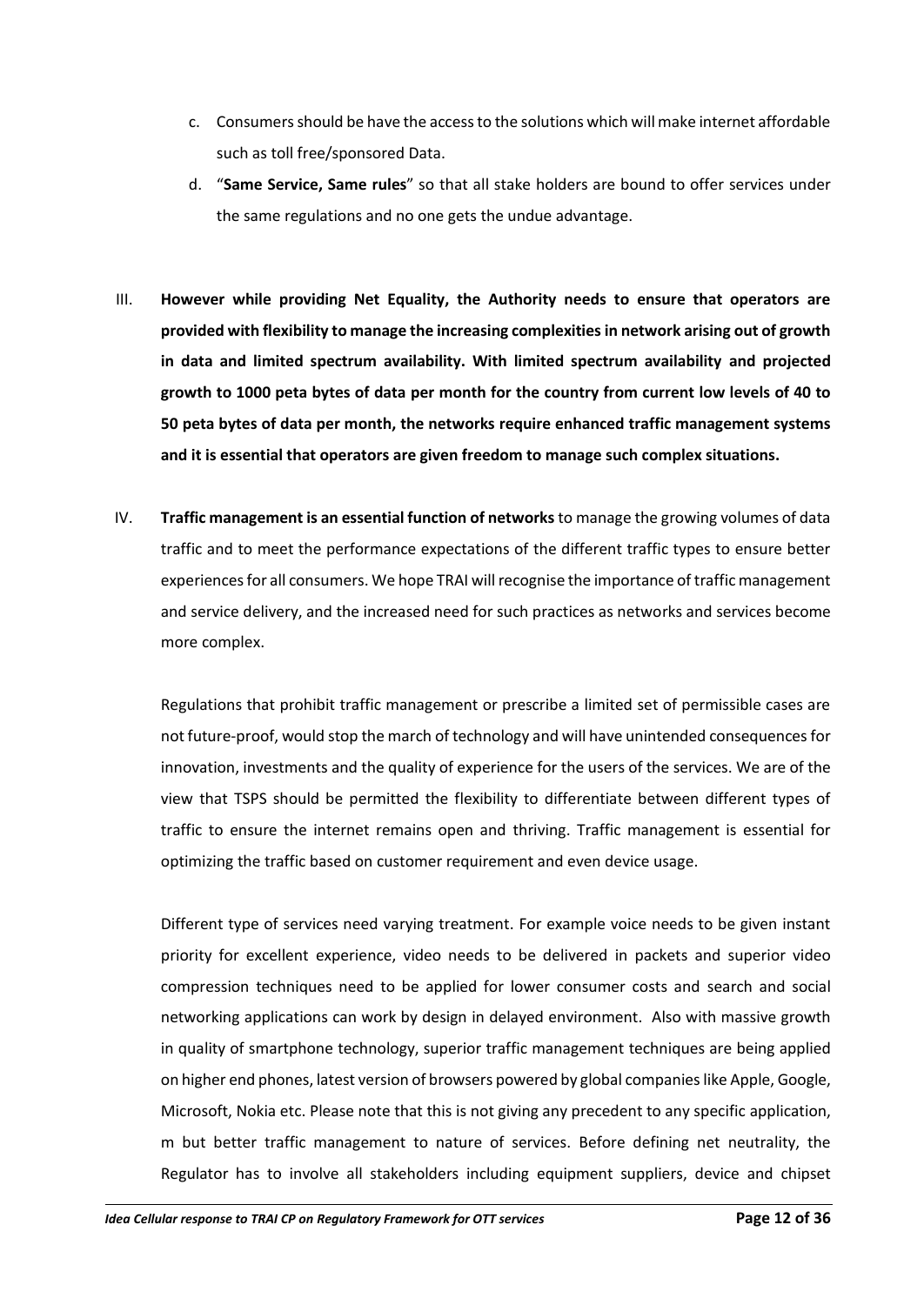manufactures, software companies providing capacity solutions, so that the country can have the fine balance between technology advancement and neutrality principle.

- V. **Even otherwise, it has to be acknowledged that certain situations require priority**. For example, DoT in its recent order on improving communication network during Disasters has inter alia, required that priority call routing in mobile networks during emergencies shall be done by TSPs through latest 3GPP standards. **Such priorities may be required even for applications such as Education, tele medicine, disaster management etc. in near future and hence the operators would need flexibility on issues of traffic management etc.**
- **VI. There is a need to address the various regulatory imbalances that exist in the eco-system and ensure Regulatory Neutrality i.e. "SAME SERVICE SAME RULES" so that there is a level playing field for all the players that exist in the eco-system.**
- **VII.** Current licensed network operators are long-term contributors to Indian economy , but are faced with continuing demands for investments to improve their services (in particular, to install broadband, increase network capacity and network quality) and must be able to compete effectively with OTT providers in order to continue to invest.
- **VIII.** Idea Cellular believes that **Government needs to evolve a framework which ensures level playing field and addresses following concerns on OTT players:** 
	- **Registration, data retention and support for law enforcement and national security**
	- $\checkmark$  Customer data privacy and security;
	- **Content standards and consumer protection;** and
	- $\checkmark$  Regulatory levies and taxation.
	- **IX.** Further, in the overall value chain the maximum cost is incurred by the TSPs. This includes costs for spectrum, huge infrastructure running into thousands of crores to increase reachability and maintain Quality of service, servicing the end customer etc. Even the cost of ISP to reach the servers of OTT players is being borne by the TSP. Therefore **we recommend that OTT players especially those providing communication services should pay the TSPs for creating the above value in the following manner:**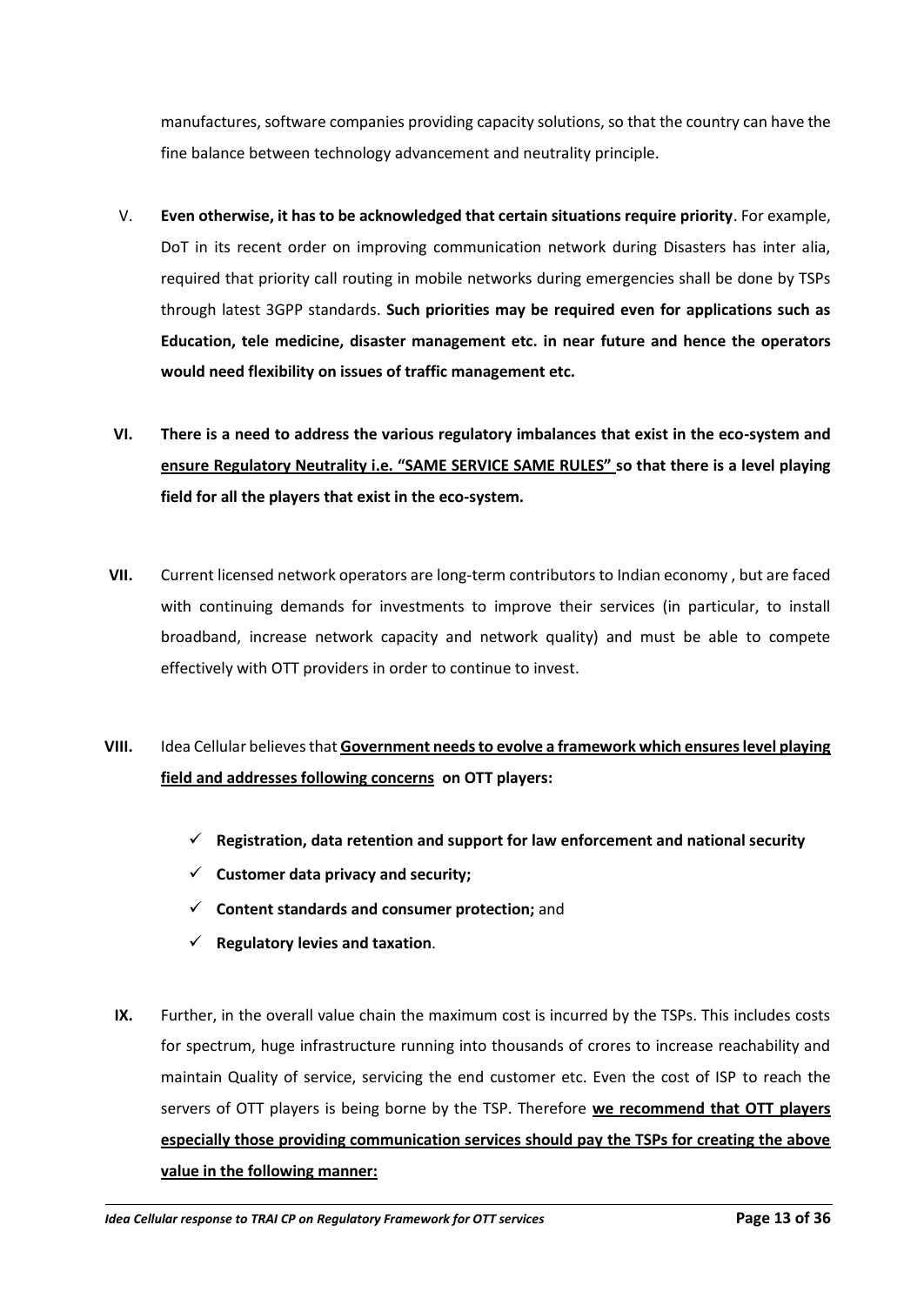*Option 1: TSPs should be allowed to charge for communication services over and above the charges being applied for bundled data or data packs.*

*Option 2: Payment by OTT communication service providers. The OTT players should deploy their servers within India. Consumers will pay normal data charges for using OTT communication services and the deficit will be paid by the OTTs, based on volume of traffic. The pricing for message, file transfer, voice can be different. The commercials of this arrangement to be mutually decided between OTT players and TSP.*

- X. We should not allow OTT VOIP application to kill other critical and useful applications of Internet such as commerce, education, IT connectivity, browsing, interactive platform etc. If voice revenue continues to get impacted, then operators would be forced to revise tariffs data tariffs and this would raise the price for even basic applications like browsing/ email. Thus TSPs need to be protected from unregulated OTT VOIP so that they continue to offer affordable internet tariffs.
- XI. Lastly, the Authority should also note that out of nearly 200 Mn subscribers experiencing wireless internet, only about 70 Mn are able to experience broadband speeds, while rest 180 Mn generally get internet speeds of 200 KBPs or less. For such subscribers to get higher speeds, an investment of at least Rs 5-10 lac crores Rupees is required over next few years for introducing 3G, 4G and latest 5G services for Indian consumers. Such an investment, would require "certainty of policy" and flexibility to operators to be able to acquire, service and charge customers in innovative and flexible ways. Thus such certainty of continuity of principles like forbearance on tariffs are most critical to ensure such high level of investments.

We now proceed (from page 14) to provide our responses to specific queries raised by TRAI in its consultation paper.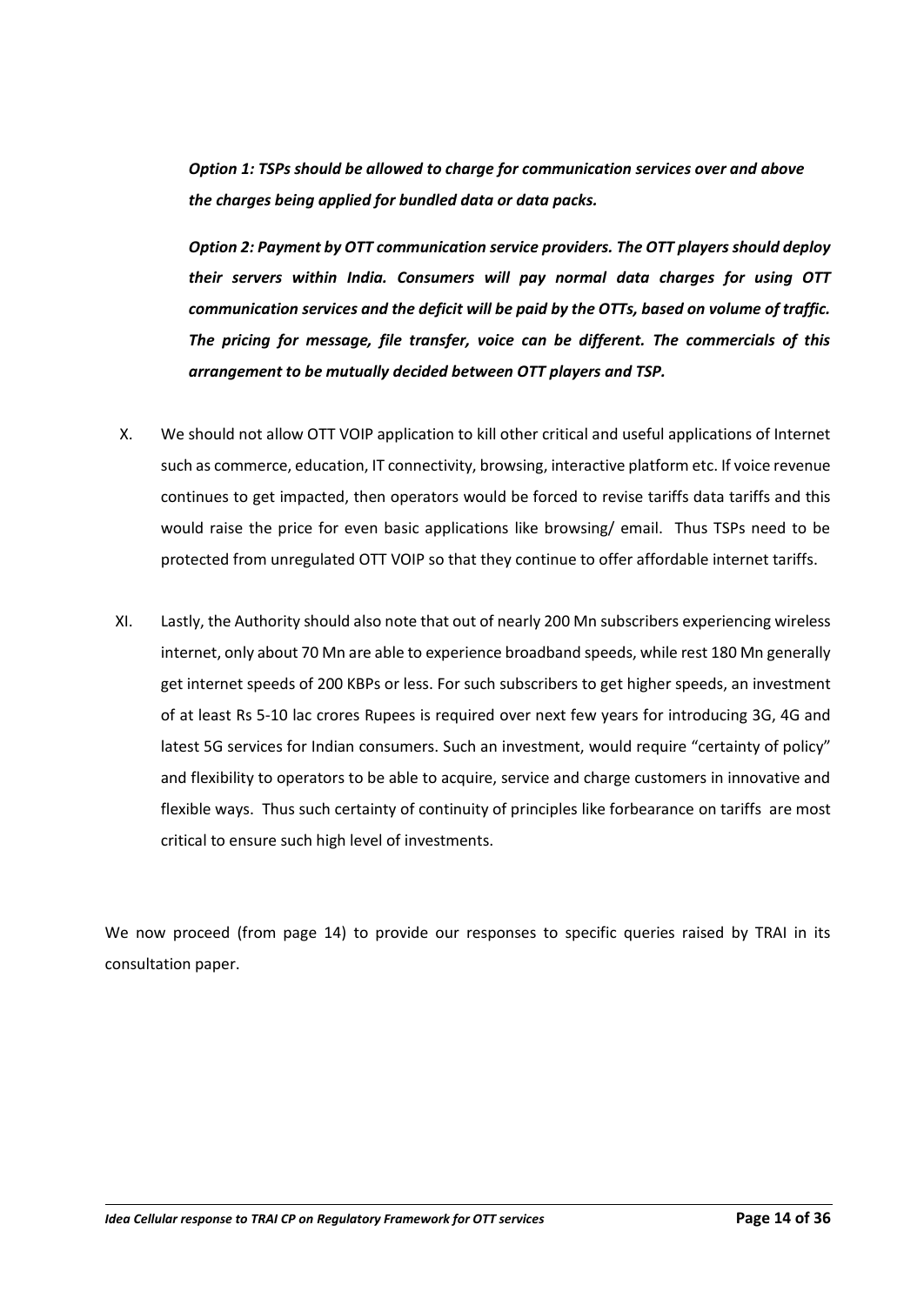## **Idea Response to Specific queries of TRAI Consultation paper**

**At the outset, we would like to submit that our responses to the Queries 1 – 20 from the Consultation Paper may kindly be read in conjunction with our summary submissions made above under the following heads:**

- **Indian Internet growth story unique – No comparison with Europe/ US**
- **Idea supports Net Equality – Internet for All, not just few.**
- **Internet for all – Where are we today & how would we reach to next billion internet users ?**
- **Can Telecom Industry lead the revolution for next 1 billion Internet users?**
- **Major Impediment to Internet for All - OTT VOIP**
- **Stable Voice Revenues are key for the future of Mobile data growth India needs Digital services - Can we allow a single application, VOIP ( Voice Over Internet Protocol), to kill all other critical internet applications – the reason for which internet has been built.**
- **Need for Regulatory Neutrality**

**Question 1: Is it too early to establish a regulatory framework for OTT services, since internet penetration is still evolving, access speeds are generally low and there is limited coverage of high-speed broadband in the country? Or, should some beginning be made now with a regulatory framework that could be adapted to changes in the future? Please comment with justifications.**

Kindly refer to our summary submissions, we believe that it is the right time to establish a regulatory framework for OTT services. While the internet services penetration is still evolving , OTT players have reached a point from where rapid take off is likely to happen. Hence the regulatory framework should be established now.

Since OTTs providing communication services offer same service as TSPs, we should apply the principle of "Same Service, Same Rule" and all OTTs providing communication services should be brought under Telecom regulatory framework. We also recommend suitable regulatory framework for other OTTs.

Mobile internet is currently available mainly to the urban consumers. Taking internet to deep rural and hinterland subscribers requires very large investment by TSPs. If communication OTTs are not regulated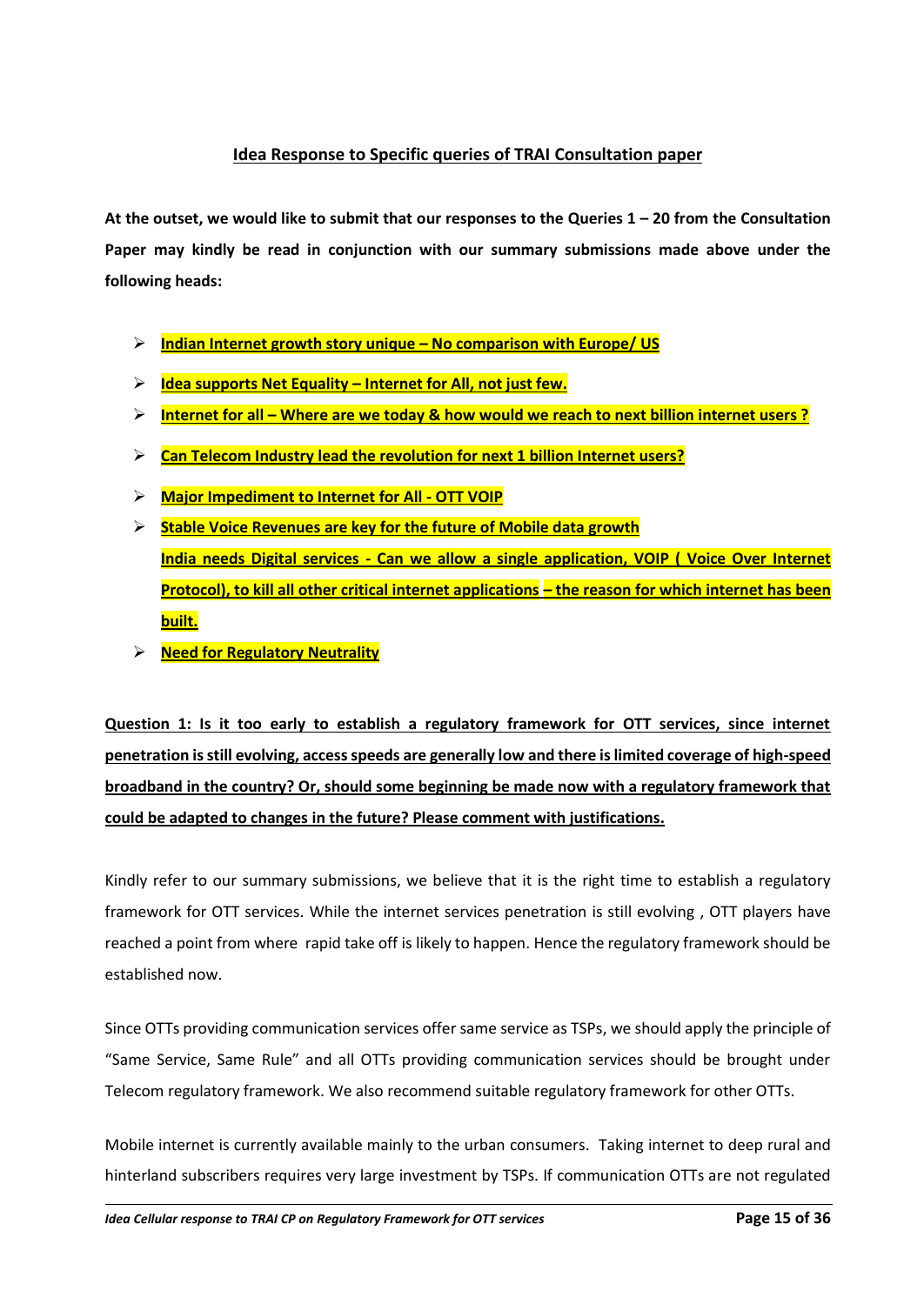now, this will lead to voice revenue erosion of TSPs (80-85 % of their revenue) and this will deter TSPs from investing in network infrastructure which will lead to slowing down the growth of Internet in rural India.

Idea Cellular believes that Government needs to ensure level playing field which addresses:

- **Registration, data retention and support for law enforcement and national security**
- **Customer data privacy and security;**
- **Content standards and consumer protection;** and
- **Regulatory levies and taxation**.

Idea Cellular believes that **Government needs to evolve a Regulatory framework which ensures level playing field and addresses following concerns regarding OTT players - And the beginning should be made now.**

**Question 2: Should the OTT players offering communication services (voice, messaging and video call services) through applications (resident either in the country or outside) be brought under the licensing regime? Please comment with justifications.**

We have already highlighted that:

- **1. Some of the services being provided by OTT communication players are a perfect substitute of PSTN/Internet Telephony services offered by Licensed Telecom Service Providers (TSPs) in India and violate the basic principle of "Same Service, Same Rules".**
- **2.** According to the present licensing regime, services such as Internet Telephony is a licensed service permitted only under UAS/ISP or Unified License granted under Section 4 of the Indian Telegraph Act 1885. Hence, **companies offering OTT communication services without holding a telecom license in India would essentially violate and circumvent Indian telecom licensing provisions and provide services that are otherwise only permitted under a telecom license.**
- **3.** Typically, TSPs are liable and responsible for plethora of licensing provisions and regulations that include, regulatory levies and license fees, QoS, Tariff Regulations, confidentiality of customer information, Regulatory Audits, Consumer Protection Regulations, emergency services, privacy of communication and lawful monitoring and interception. These conditions are not imposed on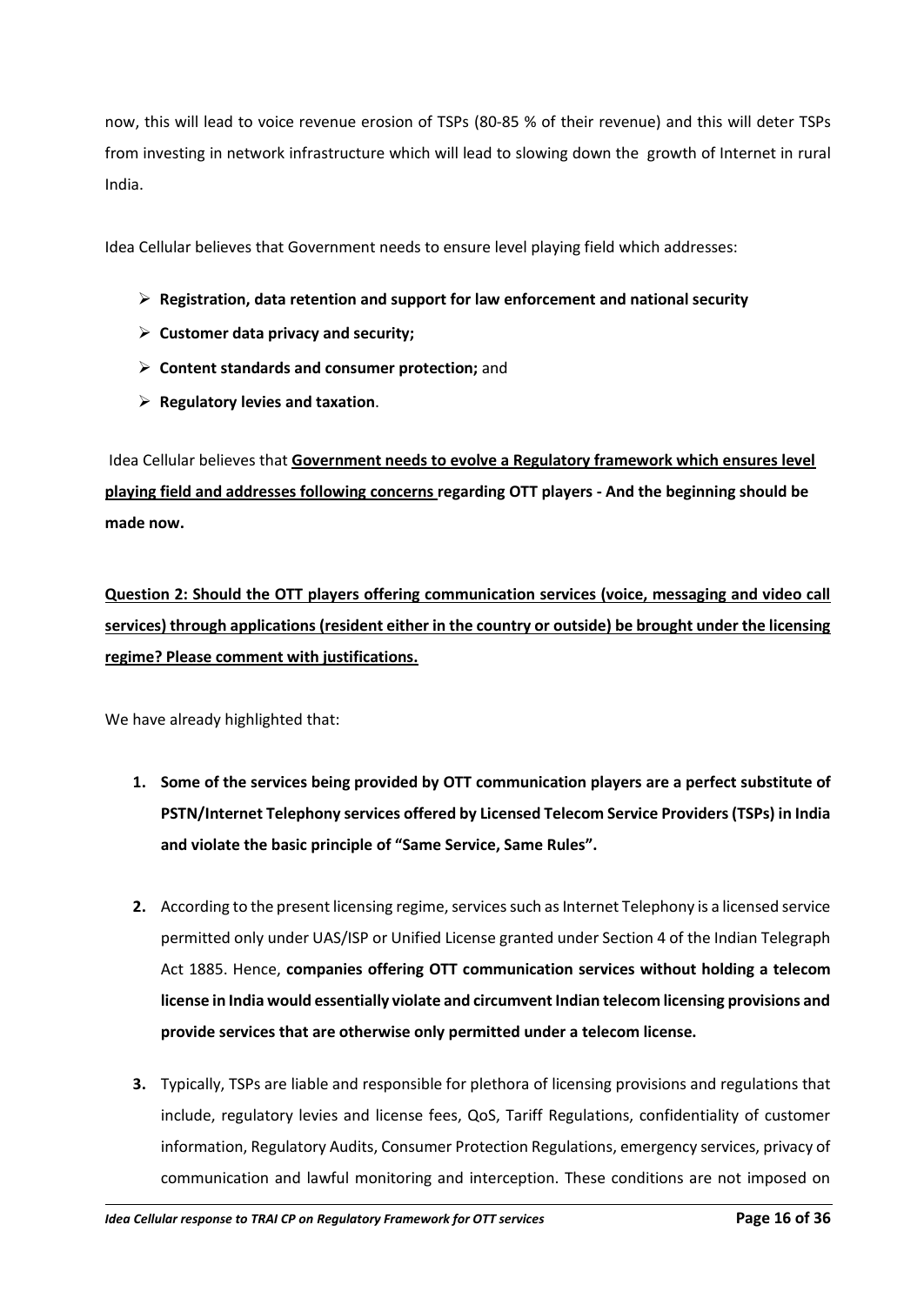unlicensed OTT players, and the **resulting arbitrage allows OTT providers to offer Internet Telephony for free or for a greatly reduced price in comparison to TSPs.** 

- **4. OTT communication players, are thus sitting outside licensing regime and are not burdened by multiple historic obligations that currently apply to TSPs. Absence of any level playing field with TSPs is a source of unfair competitive advantage for OTT players and this poses social and economic risks:**
	- a. Lower consumer protection / data privacy and security approaches which do not reflect National Telecom Policy; Details on Security issues highlighted in our response to query no. 6.
	- b. Lower control on internet content which does not reflect national security standards;
	- c. Business models which depend on "*untaxed"* service revenues reflecting wide OTT freedom to structure businesses to avoid license fee payments and general taxes.
- 5. Thus, clearly allowing the **proliferation of unregulated VoIP/Internet Telephony at a massive scale is leading to a significant disruption in the existing voice business of TSPs and would dent TSPs capability and incentive to invest in internet backbone infrastructure.** Such a situation would jeopardize the national objectives of bringing affordable and ubiquitous telephony and broadband access to all across the nation.
- 6. Further, besides impacting the health of TSPs, such an arrangement is also causing **significant loss of revenues for the Exchequer.** Governments thus face financial and regulatory challenges as global OTT players use opportunities to locate revenues and profits in low tax jurisdictions and seize opportunities for regulatory arbitrage.

**In view of the above, it is only appropriate that OTT players providing communication services be brought under a suitable Regulatory framework that results in creation of Regulatory neutrality.**

**As highlighted earlier, Idea Cellular believes that Government needs to evolve a framework which ensures level playing field and addresses following concerns on OTT players:** 

- **Registration, data retention and support for law enforcement and national security**
- $\checkmark$  Customer data privacy and security;
- **Content standards and consumer protection;** and
- $\checkmark$  Regulatory levies and taxation.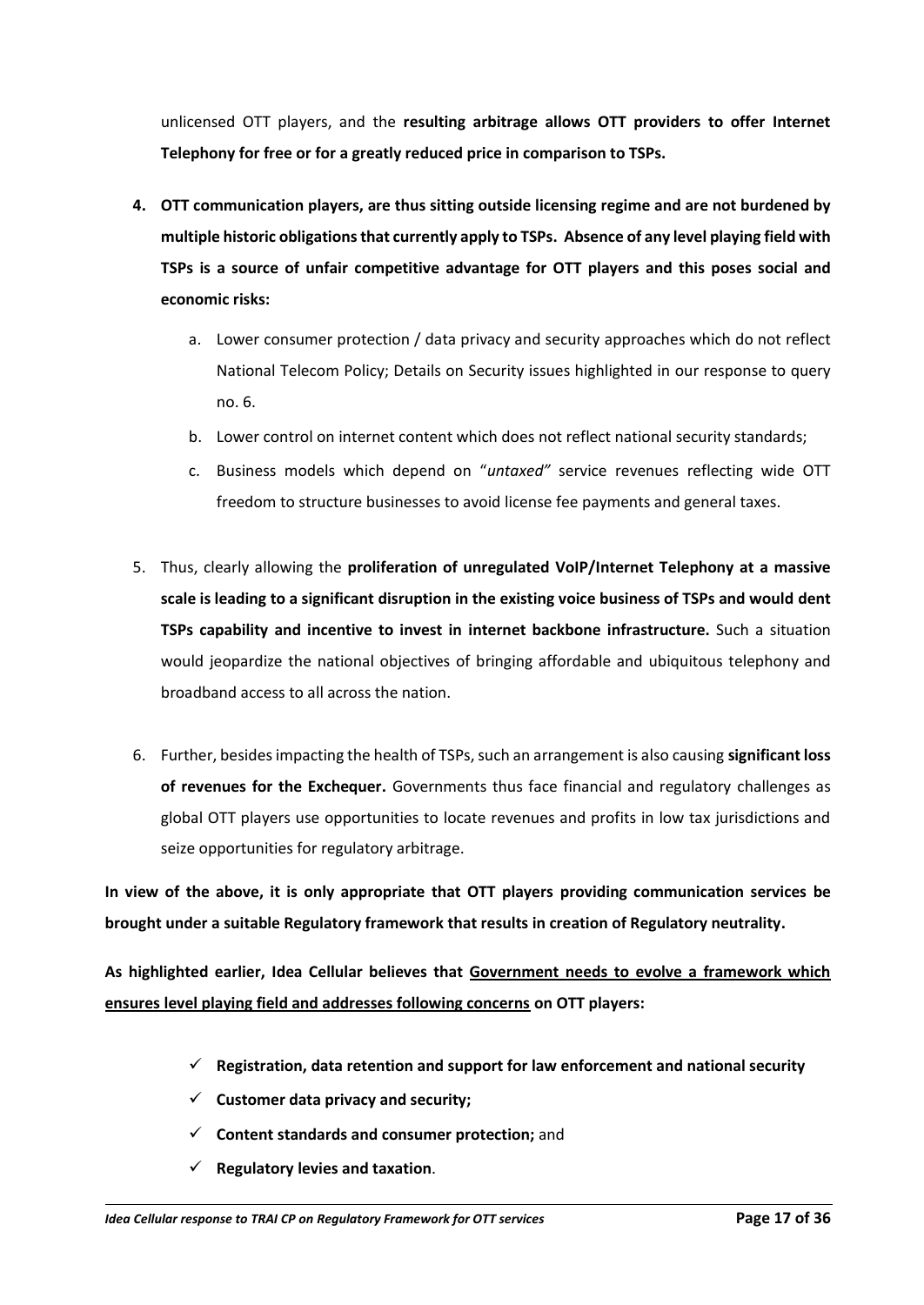# **Question 3: Is the growth of OTT impacting the traditional revenue stream of TSPs? If so, is the increase in data revenues of the TSPs sufficient to compensate for this impact? Please comment with reasons.**

We would like to highlight that:

1. **Voice and Data Tariffs in India**: The industry has evolved with voice as the main service. Hence, the base cost of the investment and operating cost for the network, acquisition and servicing the customer, cost of complying with Regulatory demands, was primarily allocated to voice business and voice pricing is a reflection of full cost. When data services came to India in a big way post the allocation of 3G spectrum in 2010, in the interest of growing data business, Indian telecom operators priced the consumer mobile data services based on incremental cost of providing data services. Hence, the full cost has been absorbed by the voice business and the data pricing is based on incremental cost. This was workable in an environment where data traffic was a small proportion of the total business. However, with the growth of data traffic, the ability of the voice business to absorb huge demands of investments required for data business is constrained.

# 2. **More importantly, with the advent of VOIP services, the voice business which was absorbing most of the costs of telecom operators will no longer be able to do so. This will result in the following** –

a. Data prices will have to go up significantly from current levels just to maintain the existing revenue**.** The difference in customer revenue between a CS call and a VOIP call is quantified below, based on data given in para 2.37 of the consultation paper, for revenue from VoIP call.

|                | <b>Particulars</b>                                                              | <b>Unit</b> | <b>Outgoing</b> | <b>Incoming</b> | <b>Total</b> |
|----------------|---------------------------------------------------------------------------------|-------------|-----------------|-----------------|--------------|
| 1              | Voice call on CS network                                                        |             |                 |                 |              |
|                | Customer Revenue for 1 minute call                                              | Paise/min.  | 75.0            |                 | 75.0         |
| $\overline{2}$ | VOIP call as data traffic                                                       |             |                 |                 |              |
| a.             | Data Usage per minute of call                                                   | MB/min      | 0.15            | 0.15            | 0.30         |
| b.             | Data Tariff per MB                                                              | Paise / MB  | 25              | 25              | 25           |
| c.             | Consumer Revenue for 1 minute call                                              | Paise/min.  | 3.75            | 3.75            | 7.5          |
| $\overline{3}$ | Consumer Revenue for CS call /<br>Consumer Revenue for VOIP Call (1/2.c)        | Multiple    |                 |                 | 10.0         |
| $\overline{4}$ | Equivalent data price to have parity with<br>voice call on CS network (2.b x 3) | Paise / MB  |                 |                 | 250          |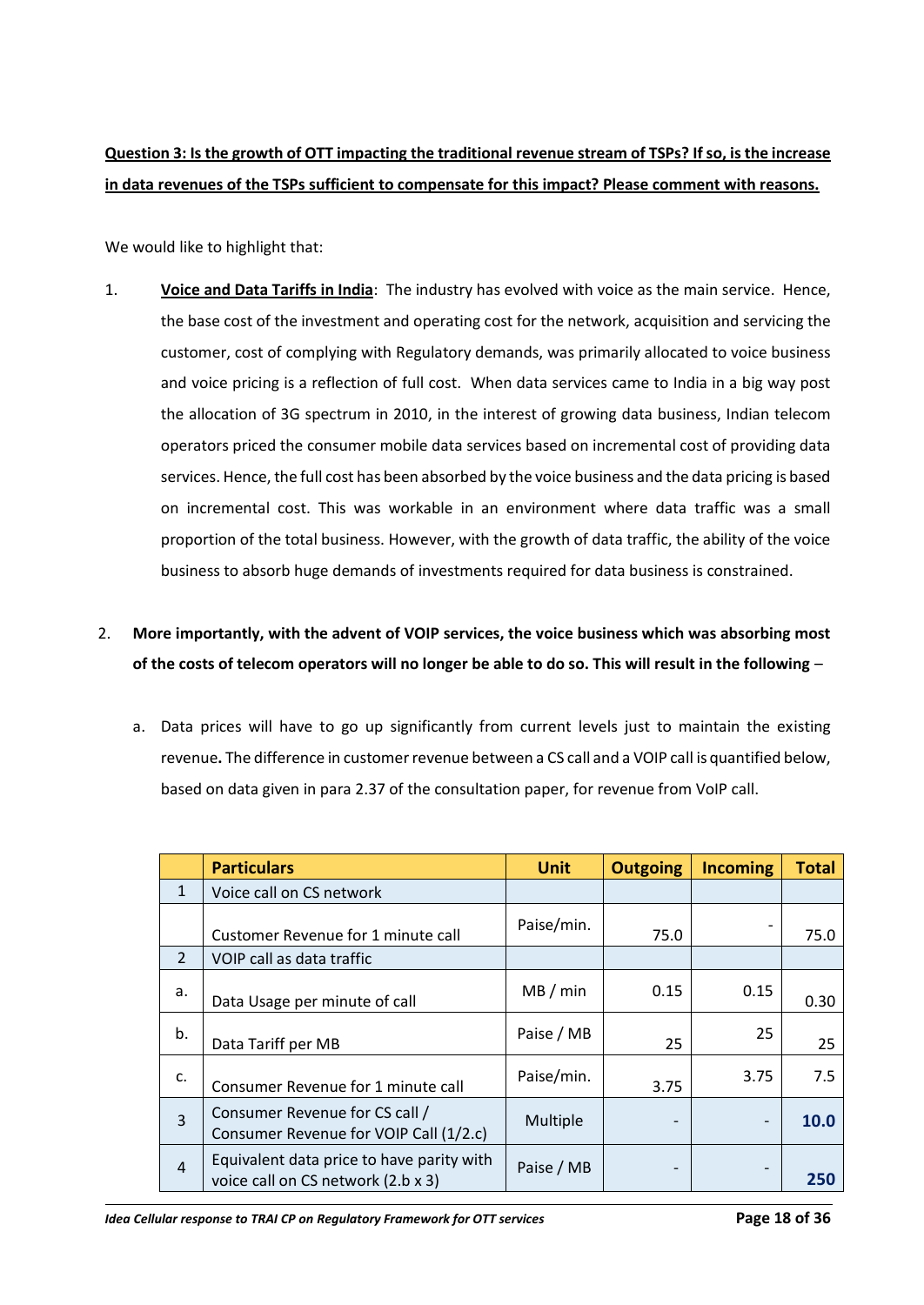Based on above tariff pattern (which does not provide adequate return to operators in any case) if all the current Voice and SMS traffic was to convert to data traffic on OTT applications, the scenario will be as under using a sample calculation price for Rs.100,000 of consumer revenue.

| Working for Rs.100,000 consumer revenue |                |                           |                         |               |         |         |  |
|-----------------------------------------|----------------|---------------------------|-------------------------|---------------|---------|---------|--|
| Service                                 | <b>UOM</b>     | <b>Traffic</b>            |                         | <b>Tariff</b> | Revenue | $%$ of  |  |
|                                         |                | Current<br><b>Traffic</b> | Equivalent<br>Data (MB) | (P/unit)      | (Rs.)   | Revenue |  |
| Voice                                   | <b>Minutes</b> | 109,333                   | 32800                   | 75            | 82,000  | 82%     |  |
| <b>SMS</b>                              | Nos.           | 15,000                    | 27                      | 20            | 3,000   | 3%      |  |
| Data                                    | MB             | 60,000                    | 60,000                  | 25            | 15,000  | 15%     |  |
| <b>Total</b>                            |                |                           | 92827                   | 108           | 100,000 |         |  |

**It is clear that if data pricing for all services (including VOIP) will be the same, then the current tariffs of Voice (75p / min), SMS (20p/SMS) and Data (25p/MB) will have to converge to anywhere between 108 p/MB to 250 p/ MB for data just to maintain the current revenue as shown above. This will have to be increased further to be able to cover the current deficit vis a vis cost of capital**.

- 3. The objective of "Digital India" is to provide data connectivity to the entire Indian population, so that they can benefit from data access. This data access supports multiple applications including ecommerce, support of payment systems, education, health services and the list is endless. Most importantly, it provides affordable internet access, the benefits of which are well known.
- **4. The industry is presently supporting rapid in growth in data penetration as the data prices are at affordable levels based on incremental costs. However, if there was only one service being data which will fulfil all requirements, then while the voice price per minute may come down, the rate for data will have to be increased from current Rs.0.25/MB to as explained above. This will hinder growth of data services.**
- 5. Further, current networks of operators have been built mainly for voice (GSM networks). These networks have the widest coverage in the country today. However, if all voice was to convert to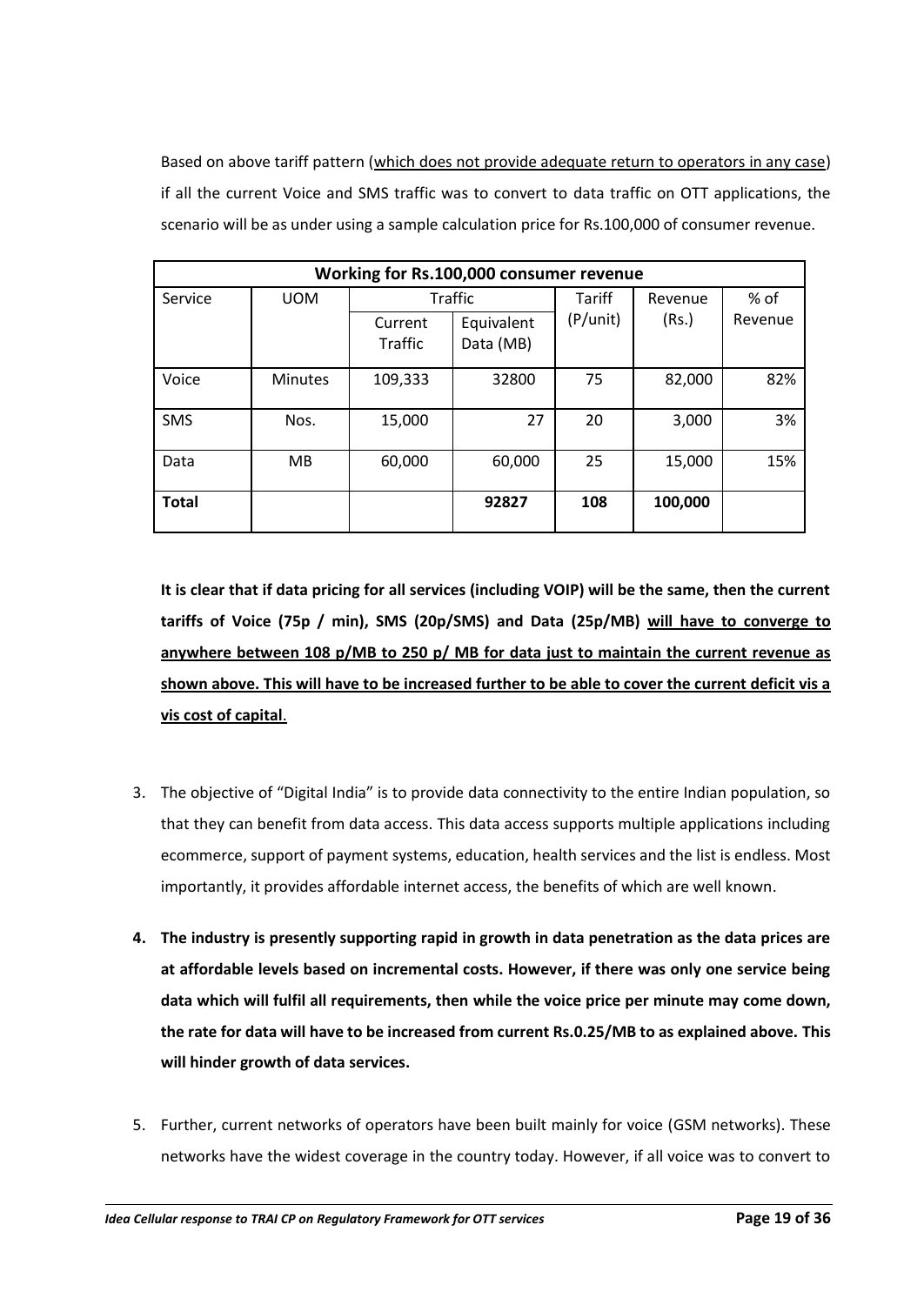data, then significant new investments will have to be made in new data networks, whereas the current large investments in the GSM networks will be wasted to a large extent.

**6. In summary, there is a need to maintain parity between current tariffs for voice services and VOIP services by allowing the telecom operators to charge differential tariff for data traffic for VOIP applications. If the decision is made to have the same data tariff for VOIP and other data applications, it will result in the current data tariffs increasing anywhere between 6 to 10 times from the current levels to the detriment of growth of non-VOIP data applications and the vision of a "Digital India."**

**Thus, the communication services being provided by OTT players are not only a challenge for the TSPs revenues, they threaten to put an end to the massive investments being undertaken by TSPs for expansion of telephony networks into deep rural pockets that would have enabled millions of people to access basic internet services. The vision of Hon'ble Prime Minister for a "Digital India" is thus under grave threat.** 

**Question 4: Should the OTT players pay for use of the TSPs network over and above data charges paid by consumers? If yes, what pricing options can be adopted? Could such options include prices based on bandwidth consumption? Can prices be used as a means of product/service differentiation? Please comment with justifications.**

We have submitted earlier that, in the overall value chain the maximum cost is incurred by the TSPs. This includes costs for spectrum, huge infrastructure running into multiple billion dollars to increase coverage and maintain Quality of services, acquiring and servicing the end customer etc. Even the cost of ISP to reach the servers of OTT players is being borne by the TSP. Therefore we recommend that OTT players and especially those providing communication services should pay the TSPs for creating the above value in the following manner

# *Option 1: TSPs should be allowed to charge for communication services over and above the charges being applied for bundled data or data packs*

*Option 2: Payment by OTT communication service providers. The OTT players should deploy their servers within India. Consumers will pay normal data charges for using OTT communication services and the deficit will be paid by the OTTs, based on volume of traffic. The pricing for message, file transfer, voice can be different. The commercials of this arrangement to be mutually decided between OTT players and TSP.*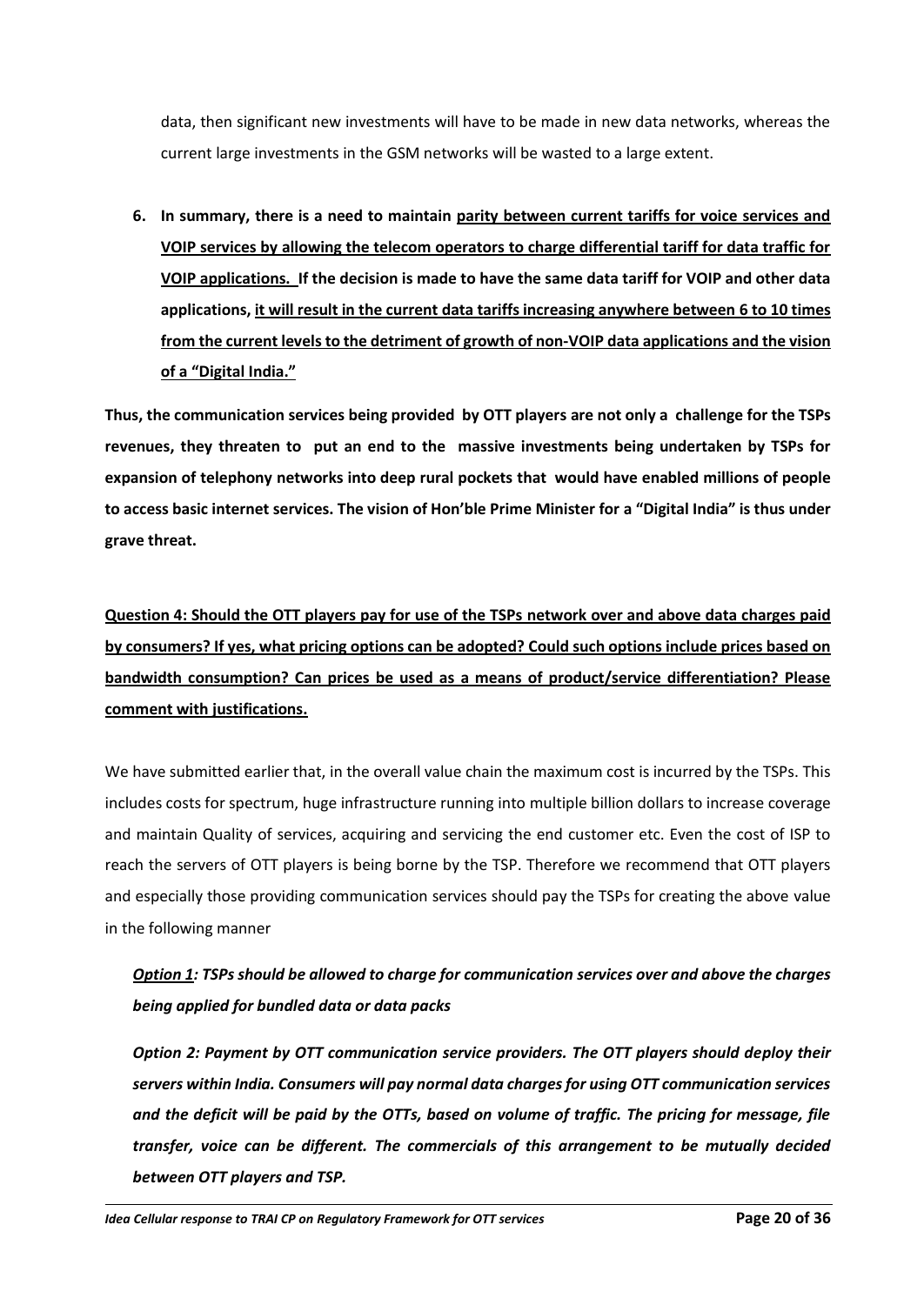**Question 5: Do you agree that imbalances exist in the regulatory environment in the operation of OTT players? If so, what should be the framework to address these issues? How can the prevailing laws and regulations be applied to OTT players (who operate in the virtual world) and compliance enforced? What could be the impact on the economy? Please comment with justifications.**

**In the current context, the TSPs operate in a heavily regulated environment and on the other hand, the OTT service providers operate in a completely free operating, 'unregulated' market environment for similar services**. Current licensed network operators are long-term contributors to Indian economy, but are faced with continuing demands for investments to improve their services (in particular, to install broadband, increase network capacity and network quality). **This is a huge imbalance that needs to be corrected so that TSPs can compete effectively with OTT providers in order to be able to continue to invest.** 

### **Relevant telecom laws/regulations being followed by TSPs and not by OTTs**

- **1. No Payment of Regulatory levies and License fee including USOF, Spectrum usage charges, other taxes.**
- **2. National Security and other norms which OTT players do not follow.**
	- Telecom companies are to be registered in India
	- Domestic traffic to stay within India:
	- Network to be set up within service area or country: Lawful interception:
	- Usage of Higher Encryption Key
	- Access to subscriber database:
	- Maintenance of CDR/IPDR: ISP cannot connect with PSTN/PLMN*.*
	- Emergency services

### **3. OTT players are not required to follow customer-centric regulations.**

- Telecommunications Tariff
- Quality of Service norms
- Metering and Billing norms
- Complaint Redressal Mechanism
- Unsolicited Commercial communications (UCC)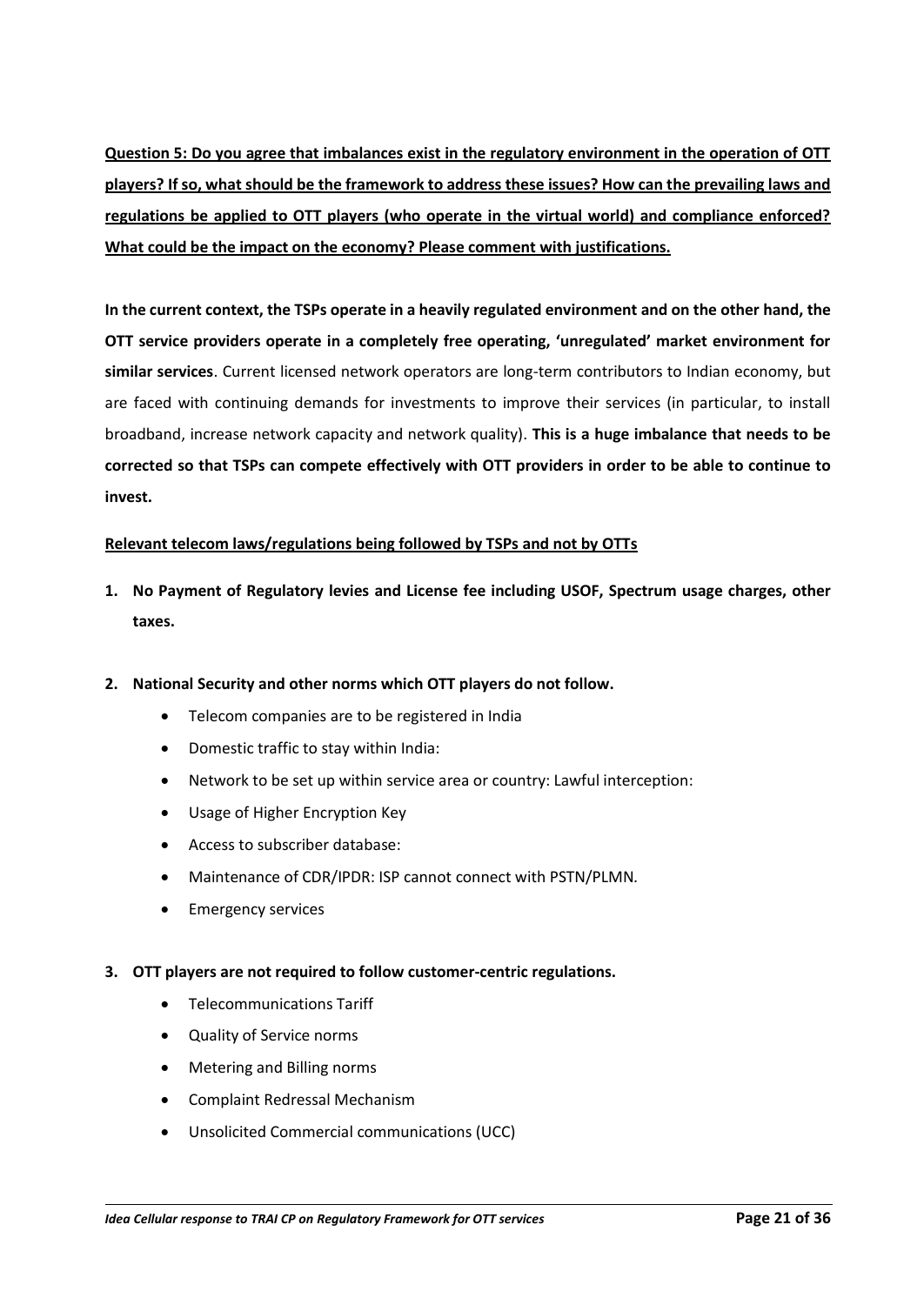**In view of the above, it is only appropriate that OTT players be brought under a suitable Regulatory framework.** 

Further, while, OTT services are welcome in keeping with the spirit of innovation and encouraging entrepreneurship, however those in providing substitutable communication service and in violation of existing laws or matters of common public interest like privacy, national security etc. need to be strictly within the domain of **Regulatory framework so as to ensure "same service , same rules".**

Voice and messaging services in India are governed by the regulation in India and hence any OTT apps that provide messaging and VOIP services should be brought under such regulatory framework. If VOIP service is allowed to spread without any regulation and control, then it would lead to exponential rise in data tariffs. We know that VOIP is not the main application of Internet. We all use internet for much more critical, knowledgeable and useful services such as e-governance, email, medical, commerce, education, browsing, IT industry connectivity, social interactions and video services etc.

**However VOIP significantly compromises TSPs ability to offer affordable data service and If voice revenue continues to get impacted**, then operators would be forced to revise tariffs data tariffs and this would raise the price for even basic applications like browsing/ email. Thus TSPs need to be protected from unregulated OTT VOIP so that they continue to offer affordable internet tariffs and to **prevent a single application from negatively impacting all other critical and beneficial internet applications. Any data tariff increase due to inability of maintaining parity for voice and VoIP calls would jeopardize the real use of internet and prevent the spread of benefits of Internet to the unconnected population of India and that would in turn negatively impact the country's economic growth considering the strong linkage between the two.**

**There is a thus a urgent need to address the various regulatory imbalances that exist heavily against the mobile operators and ensure Regulatory Neutrality so that there is a level playing field for all the players that exist in the eco-system. In order to achieve Regulatory Neutrality, the Authority should apply the principle of, "Same services, Same rules". Only under such an environment, the TSPs will get a fair chance to compete with concerned OTTs on similar pricing and terms.** 

Idea Cellular also believes that **Government needs to evolve a Regulatory framework which ensures level playing field and addresses following concerns on OTT players:**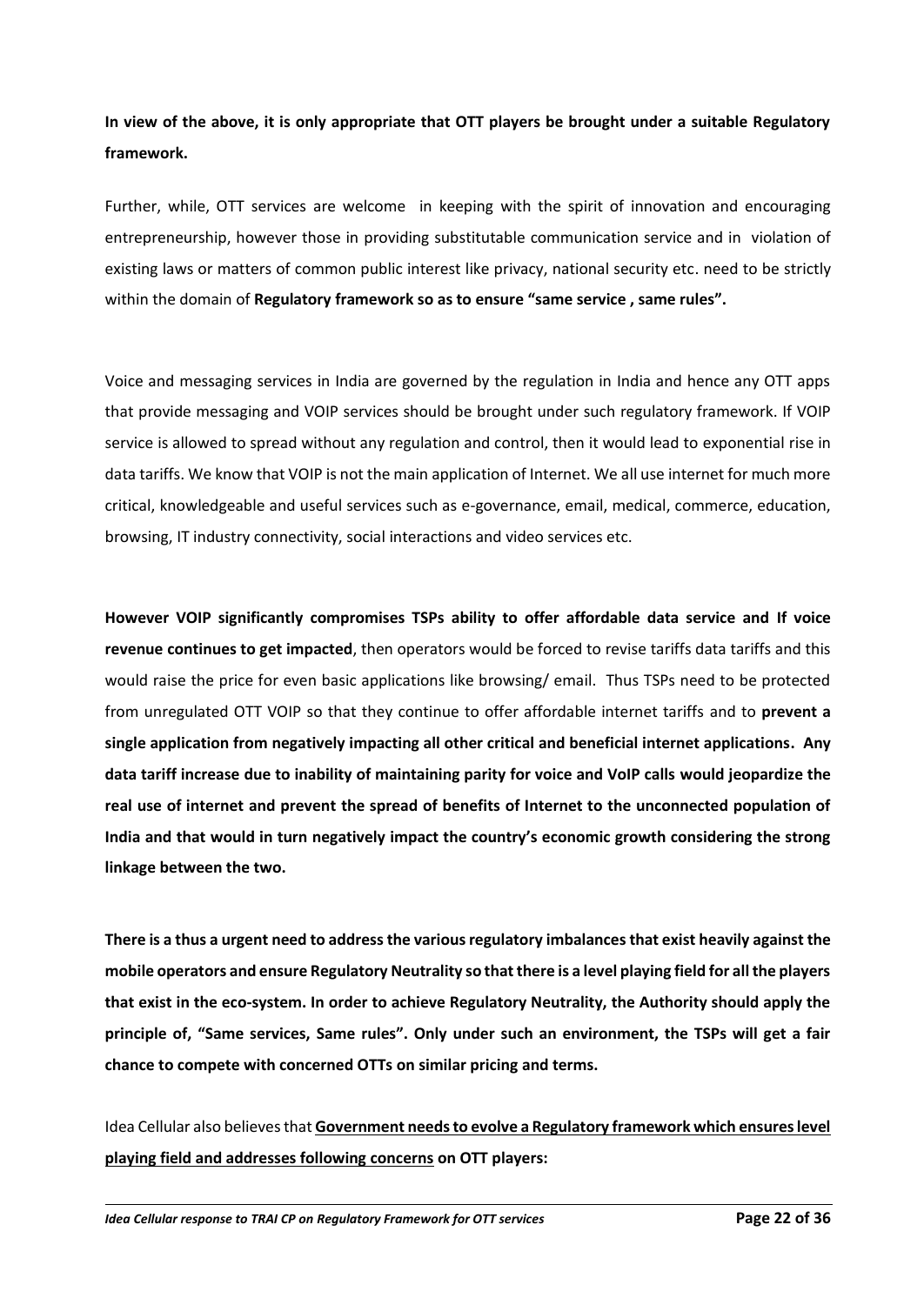- **registration, data retention and support for law enforcement and national security**
- **customer data privacy and security;**
- **content standards and consumer protection;** and
- **Regulatory levies and taxation**.

**Question 6: How should the security concerns be addressed with regard to OTT players providing communication services? What security conditions such as maintaining data records, logs etc. need to be mandated for such OTT players? And, how can compliance with these conditions be ensured if the applications of such OTT players reside outside the country? Please comment with justifications.**

**Some of the critical National Security and other norms, which OTT communication players are in violation of are as under:**

- **Lawful interception:** As per clause no. 8.1.1 of UL (ISP), lawful interception and monitoring systems are to be set up by Licensee for internet traffic including internet telephony traffic at their cost. *However, OTT players do not provide live lawful interception in unencrypted & readable format to Indian security agencies.*
- **Emergency services:** As per clause 7.1 of UL, TSPs have to offer all public utility service or emergency services like police, fire, as toll free services to its customers. *However, OTT players do not offer emergency services to their Indian customers.*
- **Telecom companies are to be registered in India:** Telecom services/licenses can be provided/obtained only by the Companies registered in India so that they are subject to Indian laws. *A majority of companies of OTT players are not registered in India and beyond the scope of any Indian law.*
- **Domestic traffic to stay within India:** As per clause no. 39.23(iii) of UL; domestic traffic shall not be hauled/routed to any place outside India. *However, OTT players route India traffic (message / voice from one person to another person in India) outside India as they have not placed their server in India.*
- **Network to be set up within service area or country:** As per clause no. 4.5 of UL, the network related elements (Short message Service Centre/voice switching center/MSC/media gateway,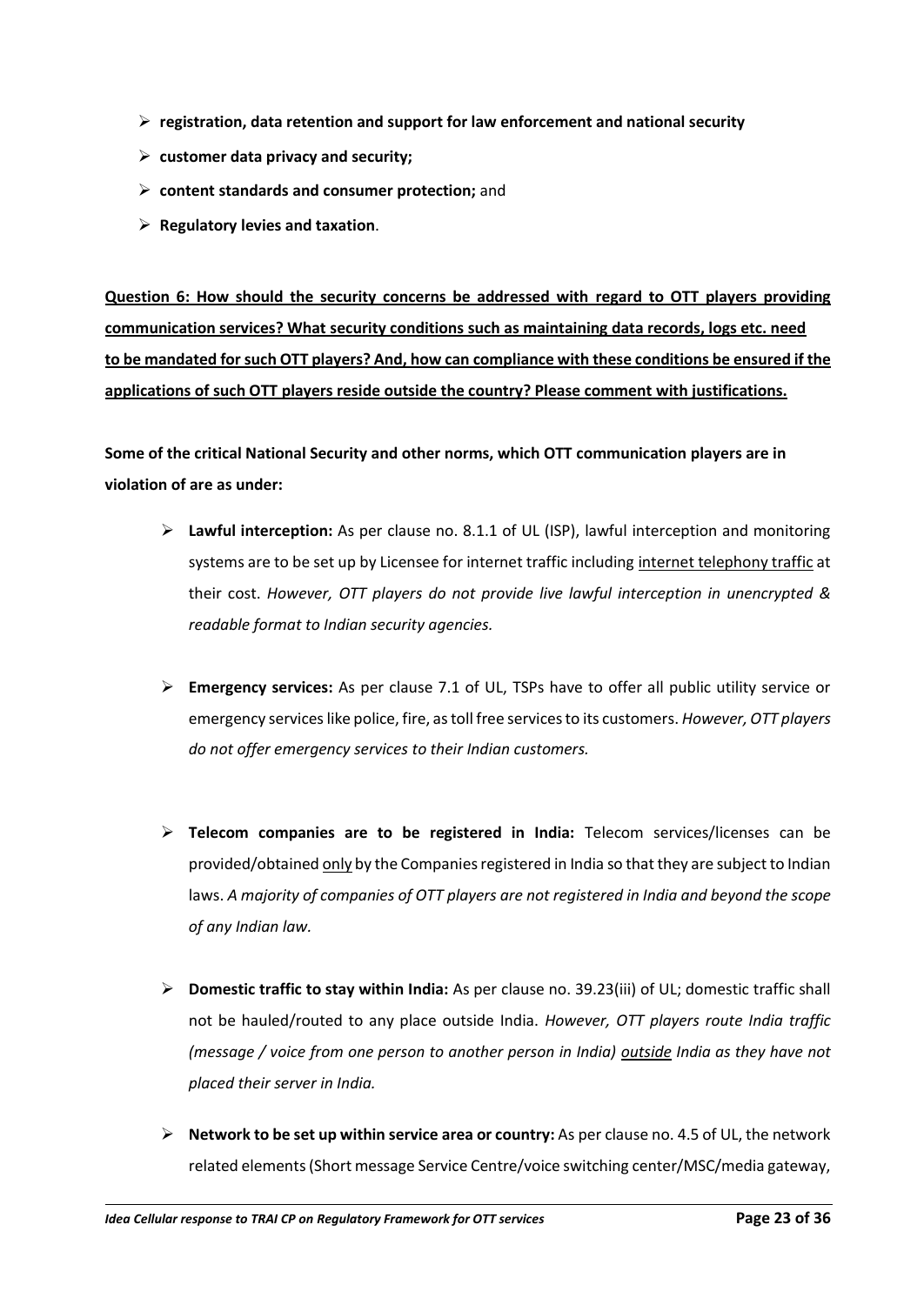etc.) should be located in a service area or anywhere in India, subject to the scope of applicable license. *However, OTT players have set up their switching network outside India for provision of telecom services to customers located in India.*

- **Usage of Higher Encryption Key:** As per clause no. 2.2(vii) of ISP license, TSPs can use encryption key up to 40 bit key length. If encryption equipment higher than this limit is deployed, it requires prior written permission from DoT and deposit the decryption key. *Since OTT players have deployed encryption equipment much higher than this limit (Skype use 256 bit AES encryption) and do not share decryption key, Indian security agencies cannot intercept the communication of Indian citizens/person located in India for lawful purpose.*
- **Access to subscriber database:** As per clause 39.19 of UASL, DoT will have an access to the subscriber database of the Licensee. Indian TSPs follow subscriber verification guidelines. *However, OTT players do not provide traceable identity/access of their Indian customers to Indian security agencies.*
- **Maintenance of CDR/IPDR:** As per clause 7.1 and 7.2 of UL (ISP), TSPs are required to maintain CDR/IPDR for internet including internet telephony services for a minimum period of one year. For one year, these companies have to maintain log-in/log-out details of all subscribers for services provided such as internet access, e-mail, internet telephony, etc. *However, OTT players are not required to follow these rules.*
- **ISP cannot connect with PSTN/PLMN:** As per clause no. 22(v) of ISP license, the licensee is not permitted to have PSTN/PLMN connectivity. Voice communication to and from a telephone connected to PSTN/PLMN and following E.164 numbering is prohibited in India. *However, OTT players can terminate their traffic on PSTN/PLMN in India through their connectivity with PSTN at foreign location.*

*The biggest security threat is from the select off shore OTT communication service players which are highly capitalized, global monopolies and today control multiple million customers across continents . The mandate of all OTTs providing communication services should be equivalent to a TSP. For e.g. maintaining transaction records with identity of subscribers, sharing of protocols with LEAs and LI system provider to decode the communication or all this communication should happen with known protocols without any encryption which can be reproduced in case of monitoring. All the transactions and logging should happen within India so that the designated agencies can have access to the data.*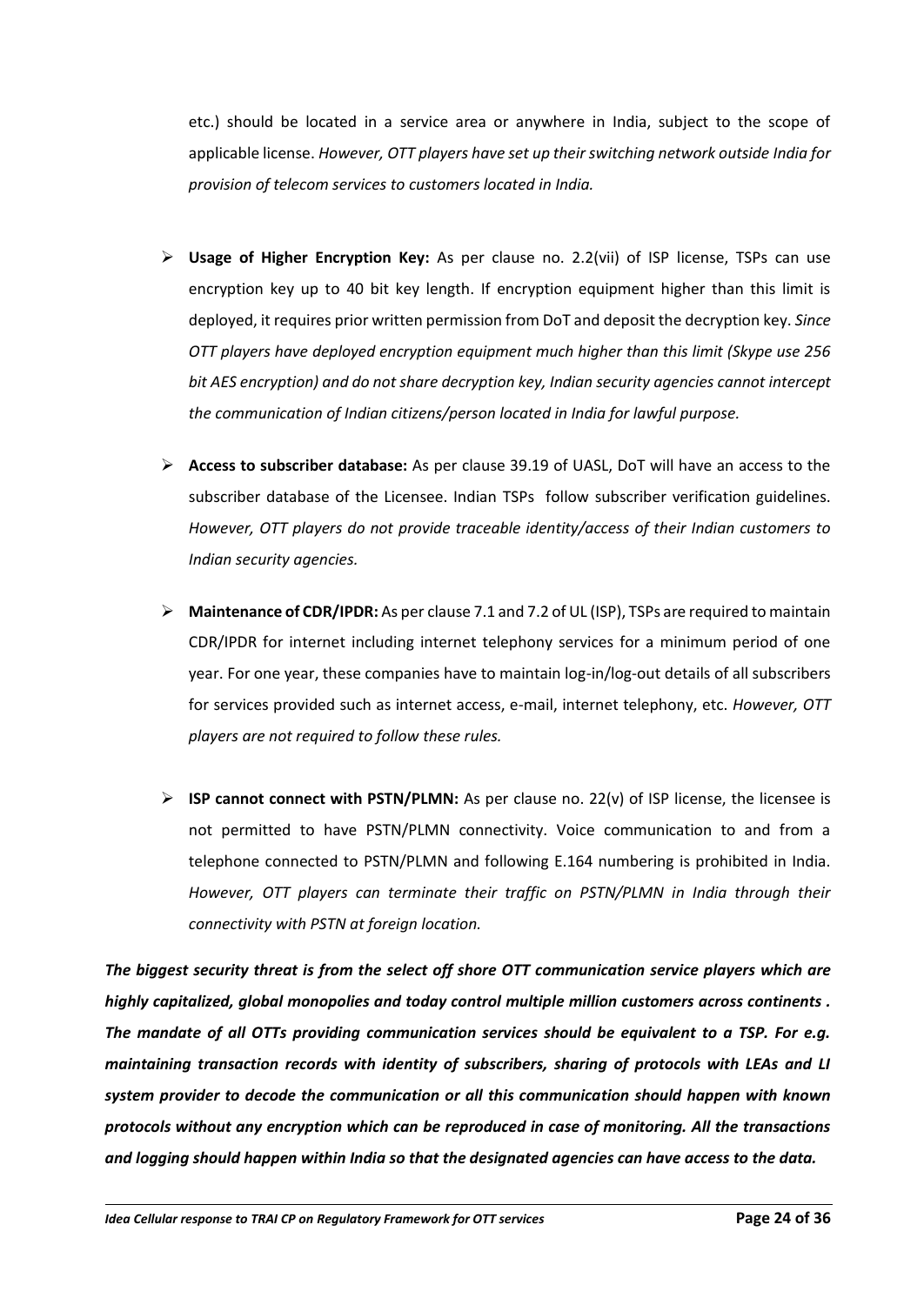**Question 7: How should the OTT players offering app services ensure security, safety and privacy of the consumer? How should they ensure protection of consumer interest? Please comment with justifications.**

**Some of the critical Customer Centric Regulations, which OTT players are in violation of are as under:**

- **Complaint Redressal Mechanism:** TRAI has issued Telecom Consumers Complaint Redressal Regulations, which deal with handling of consumer complaints and provision of toll free Consumer Care number. Further, consumers have adequate protection if TSPs do not resolve their complaint. *However, Indian customers have no safeguard if they are cheated by OTT players in any manner.*
- **Unsolicited Commercial communications (UCC):** In order to curb menace of UCC, TSPsfollow TRAI regulations of UCC National Do Not Call Registry (NDNC). Stringent penalty provisions for violation of these regulations have been prescribed by TRAI. *However, OTT players services can be used for spreading UCC (both voice and message) as they are outside the scope of regulation of UCC and NDNC.*
- **Telecommunications Tariff:** Through various regulations, TRAI has protected the interest of consumer (say six months protection against tariff hike) related to telecom tariffs. *However, OTT players, who charge tariffs for their services (say Skype), do not follow these regulations. Indian customers have no safeguard if they are cheated by these OTT players.*
- **Quality of Service norms:** TRAI has laid down QoS standards for various services and issued various regulations for QoS. While these regulations/norms are for TDM based networks; however, telcos follows these norms for IP based network/services as well. *However, OTT players are not subject to any prescribed QoS norms. So, Indian customers have no safeguard if they receive poor QoS.*
- **Metering and Billing norms:** TRAI has laid down various regulations for metering and billing accuracy. Such regulations protects the interest of consumers by ensuring that there is an accuracy of measurement and reliability of billing. *However, OTT players are not subject to any metering & billing regulation and as a result, Indian customers have no safeguard if they are charged higher than promised for OTT services.*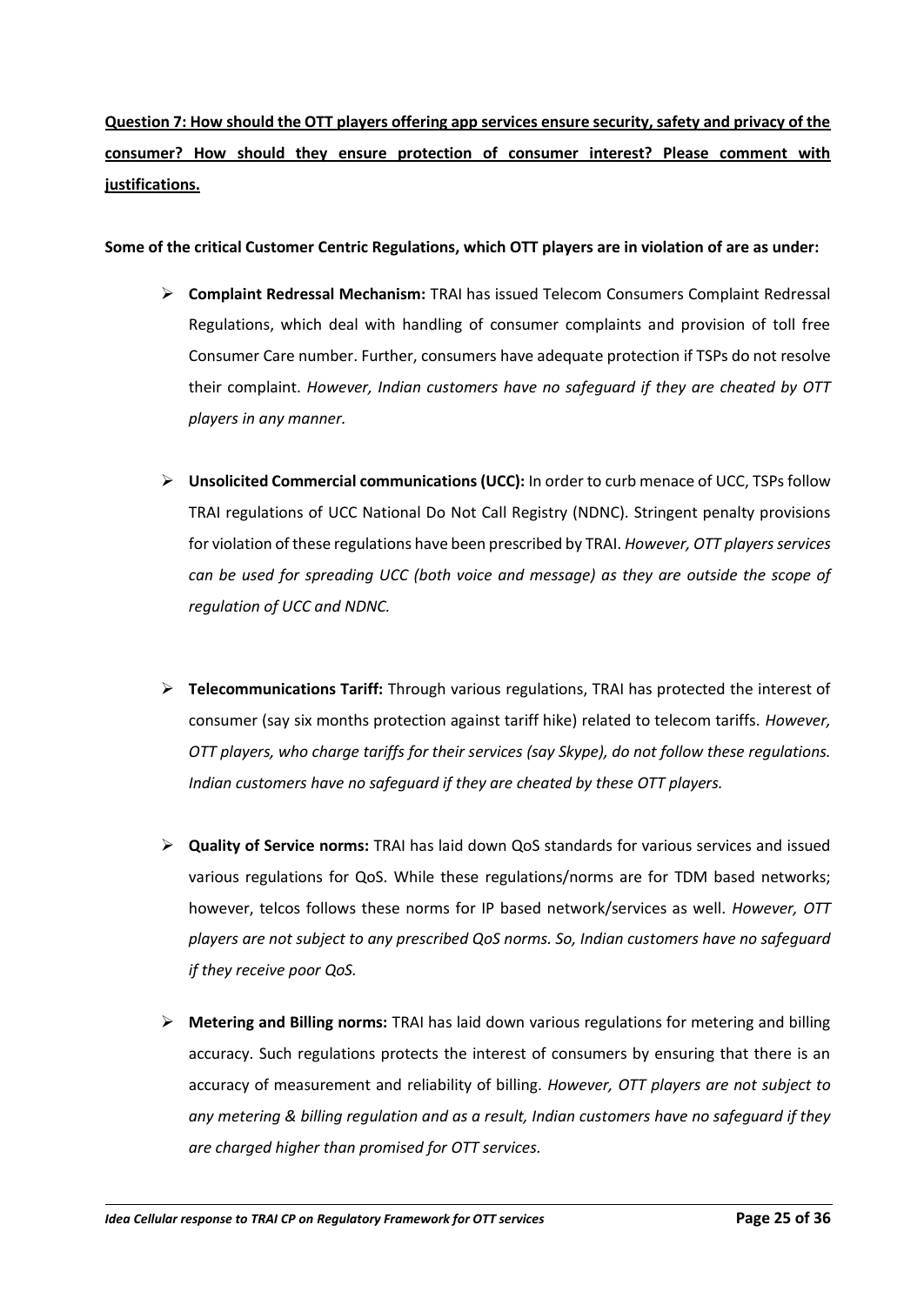Further, the govt. of India mandates services providers to conform to KYC norms to ensure safety, security and privacy of consumers. The OTT providers do not have to conform to any such norms. They take a customer's consent by getting them to agree to lengthy terms and conditions which may or may not be compliant with the law of the land.

### **In view of the above:**

- A. There is a need to address the various regulatory imbalances that exist in the eco-system. There is a need to ensure Regulatory Neutrality so that there is a level playing field for all the players that exist in the eco-system.
- B. In order to achieve Regulatory Neutrality, the Authority should apply the principle of, **"Same services, Same rules". Only under such an environment, the OTTs will have the compulsion to comply with the Authority's customer-centric regulations and ensure security, safety and privacy of the consumer along with protection of consumer interest.**.

# **Question 8: In what manner can the proposals for a regulatory framework for OTTs in India draw from those of ETNO, referred to in para 4.23 or the best practices summarized in para 4.29? And, what practices should be proscribed by regulatory fiat? Please comment with justifications.**

There are no regulations at this point of time in India for OTT communication services Regulation, interconnection and pricing framework. Basis the contours of emerging "best practices" we propose the following in terms of access, interconnection and pricing for OTT services.

- a) Separate regulatory practices for communication services and non communication services. (e.g. Germany, France.)
- b) Use of price discrimination on traffic to ensure development of broadband infrastructure (e.g. UK, Korea).
- c) Use of a Fair, Reasonable and non-discriminatory approach in dealing with regulatory issues concerning OTT players (e.g. Korea, ETNO).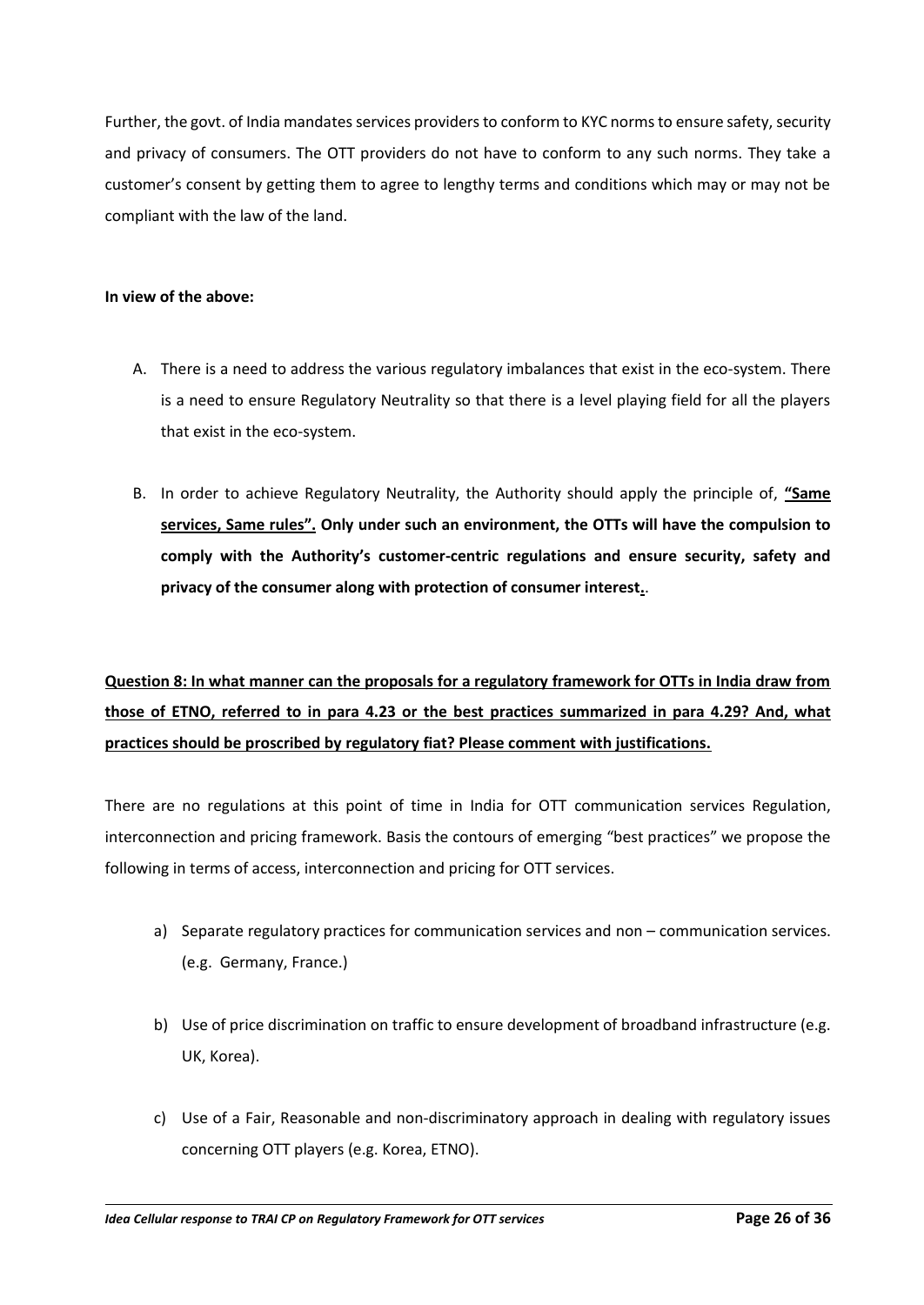# **Question 9: What are your views on net-neutrality in the Indian context? How should the various principles discussed in para 5.47 be dealt with? Please comment with justifications.**

- 1. While, **Idea fully supports the principle of Net Neutrality,** which is necessary for the proliferation of Internet, however we believe that the current understanding of this concept varies across stakeholders and thus creates varied opinions/ conclusions. In our view, Net Neutrality is a complex issue which needs to be understood in the right context and hence we submit that Government form an expert committee, comprising of TSPs, OTT Companies, Device companies, thought Leaders and technical experts to define Net Neutrality in Indian context.
- 2. Mobile internet penetration in India is less than20%. Hence the balance 80% of the Indian population have yet to experience the benefits of internet. The top priority from the Indian perspective should thus be to extend the benefits of the internet to the balance 1Billion Indians. This brings us to the concept of **Net Equality**, which means:
	- a. **"Internet for All":** The benefit of Internet should be available to all strata of the society, especially the "Unconnected ones". All the unconnected consumers have to leapfrog from their current world of isolation to the world of Internet. This requires huge efforts and investment by TSPs, OTT players and device companies. We have witnessed this happening in the context of voice telephony and we need to repeat the same success for internet connectivity.
	- b. Net equality means that the consumers should be **"free to choose ".**This choice should span across content, device and operators.
	- c. Consumers should have the access to possible solutions which will make internet affordable such as Toll Free/Sponsored Data Plans etc.
	- d. **"Same rule for Same service"** so that all stake holders are bound to offer same services under the same regulations and no one gets an undue advantage.

**Question 10: What forms of discrimination or traffic management practices are reasonable and consistent with a pragmatic approach? What should or can be permitted? Please comment with justifications.**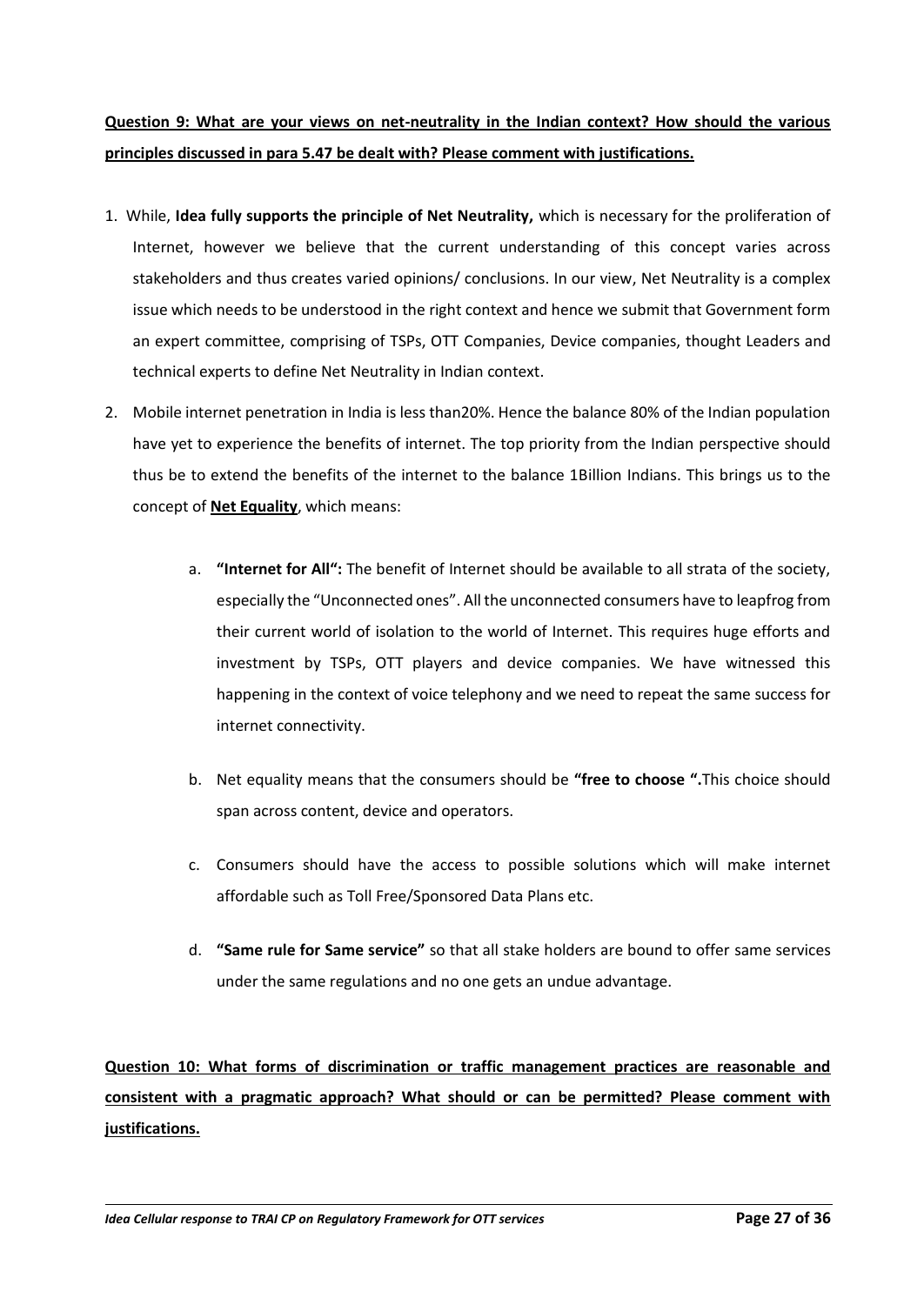In case of any wireless network capacities are shared and used by all customers accessing the network at any point of time. Also traffic specifically incase of data is found to transmit in bursts and hence difficult to predict. Thus traffic management techniques, deployed by network are all the more important, for handling such situations and to ensure adequate customer experience and to maximize yield from the available capacity. The Authority has itself in its latest Recommendations on "Delivering BB quickly – what do we need to do" stated that "*current availability of spectrum in our LSAs is about 40% of that available in comparable countries elsewhere***". This not only underlines the need for additional spectrum for commercial telecom services, it also indirectly implies that traffic management techniques deployed within the network are an absolute must to ensure adequate and seamless customer experience.**

We all are aware that data network, eventually on which the OTTs ride, caters for various type of services like streaming, interactive, conversational and background. And the customer experience for these individual type of services completely depends upon how the traffic management are done e.g services like mail, browsing etc. may work on best effort basis while other type of traffic may require prioritization. Here it may be relevant to note the Licensor and the Regulator have themselves**in the past acknowledged that certain situations require priority**. For example, DoT in its recent order on improving communication network during Disasters has inter alia, required that priority call routing in mobile networks during emergencies shall be done by TSPs through latest 3GPP standards.

**Idea Cellular feels that such priorities may be required even for applications such as Education, tele medicine, disaster management etc. in near future and hence the operators would need flexibility on issues of traffic management etc.** However if this is not done certain services which demands lower latencies or higher bandwidth will suffer. 3G and 4G technologies have specified the same and thus the operators should be allowed adopt these solutions to maximize yield. These kind of traffic management techniques which actually are not on per specific application basis but based on classification of services and part of 3GPP standards should be allowed

It has also been observed that OTT applications if not build with adequate care and without understanding of wireless network may hog network resources or generate too much of signaling traffic which can harm the network. There are ample examples of the same. These situation may also result in barring other users/application to access the network resource thus creating bad user experience. In wake of no regulations on the OTTs and no way to confirm whether a particular OTT application is optimized for network, TSPs should be allowed to take action to protect their network from such OTTs by applying necessary means to curb killer OTTs or those which impact other applications and services in the interest of its protecting its consumer base and network.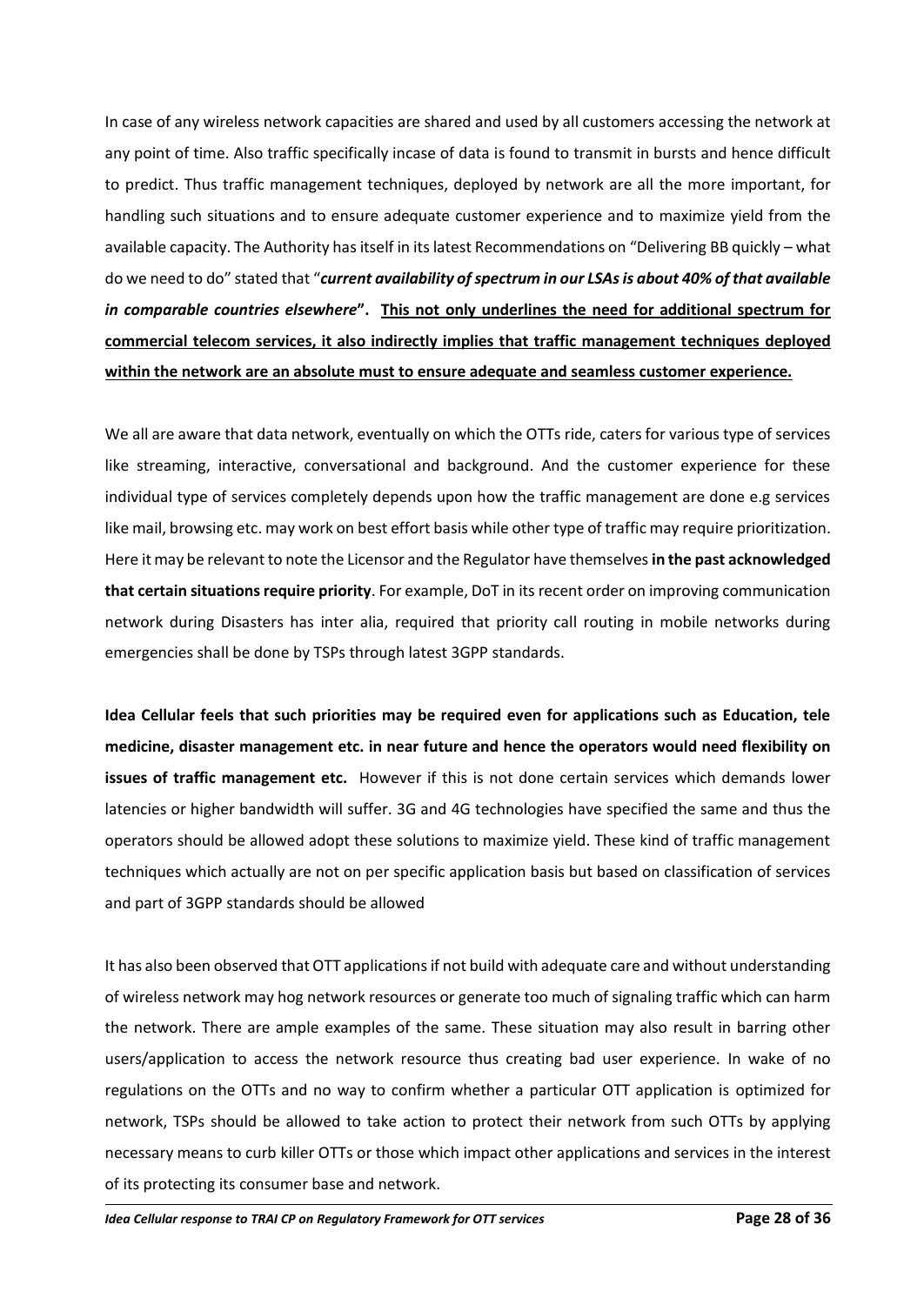TSPs should have the right to deploy optimization and traffic management techniques like Caching, Video compression and optimization etc. which also improves customer experience and make network smart and efficient. However, these techniques can be implemented only if the deployed systems are able to recognize the data flowing through the pipe. Many OTT applications and Webs have fully encrypted data and such OTTs will not gain the benefits of such techniques. However, these situations should not be considered as discriminatory in any way as the OTT applications themselves are impairing themselves of getting the benefit by deploying encryption.

There may be certain application e.g. M2M, health, safety or emergency handling applications or sites which may require guaranteed quality of service for their applications to run efficiently. As the technology evolves and offers solutions for these OTT applications to work in conjunction with TSPs for protecting acceptable QoS standards, a proper Net Neutrality definition can permit such innovation and not debar consumer and society to take advantage of such advancement.

In all other situations and when network capacities are not challenged all OTTs should be provided equal access to network bandwidth and on best effort basis. Or incase specifically asked by licensor in the national interest.

### **In summary:**

- a. **Regulations that prohibit traffic management or prescribe a limited set of permissible cases are not future-proof and will have unintended consequences for innovation, investments and the quality of experience for the users of the services**.
- b. T**he Authority needs to ensure that operators are provided with flexibility to manage the increasing complexities in network arising out of growth in data and limited spectrum availability. With limited spectrum availability and projected growth to 1000 peta bytes of data per month for the country from current low levels of 40 to 50 peta bytes of data per month, the networks require enhanced traffic management systems and it is essential that operators are given freedom to manage such complex situations.**
- **c. Traffic management is a critical requirement of networks to manage the growing volumes of data traffic and to meet the performance expectations of the different traffic types to ensure better experiences for all consumers.**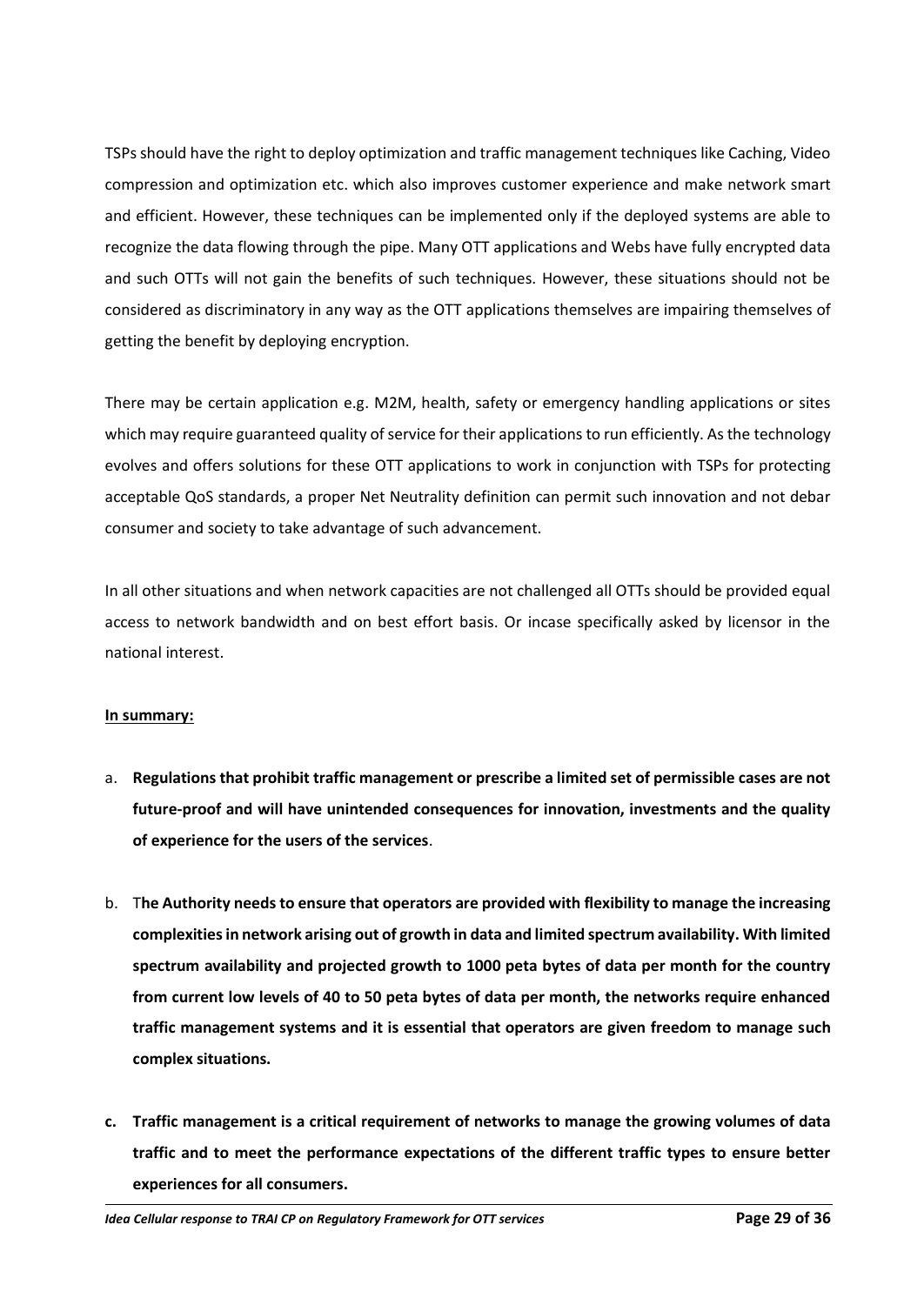- **d. Traffic management is thus essential for optimizing the traffic based on customer requirement and even device usage.**
- **e. We are of the view that mobile operators should be permitted the flexibility to differentiate between different types of traffic to ensure the internet remains open and functional.**

**We hope TRAI will recognise the importance of traffic management and service delivery, and the increased need for such practices as networks and services become more complex**.

# **Question 11: Should the TSPs be mandated to publish various traffic management techniques used for different OTT applications? Is this a sufficient condition to ensure transparency and a fair regulatory regime?**

TSPs have always been committed to the cause of consumer transparency remain committed to doing so in the future also. There are thus no issues with publishing the details of various traffic management techniques, if mandated by the TRAI. However, since such details might be too technical in nature, we recommend such details may only be furnished to the Authority as per a specified format and at a predefined frequency.

# **Question 12: How should the conducive and balanced environment be created such that TSPs are able to invest in network infrastructure and CAPs are able to innovate and grow? Who should bear the network up gradation costs? Please comment with justifications.**

At the outset, there is need for us to remember that India has been extremely successful getting 900 Million consumers connected on voice telephony and this revolution has been made possible by competitive industry, building large scale telecom networks through innovative business models, predictability in regulatory framework, large investments by TSPs, ability to attract investment and forbearance in mobile tariffs. Indian TSPs have proven their capability and have made Indian Telecom Sector as the  $2<sup>nd</sup>$  largest in the world in terms of subscribers and minutes of usage.

Currently only 70 Mn subscribers are connected through wireless broadband and we have a massive task of connecting 1 Billion Indian spread across 4 to 5 lac towns and villages with high speed internet. It is our estimate , based on 3G & 4G services, India would need 5 to 10 year time to build capacities for 1 billion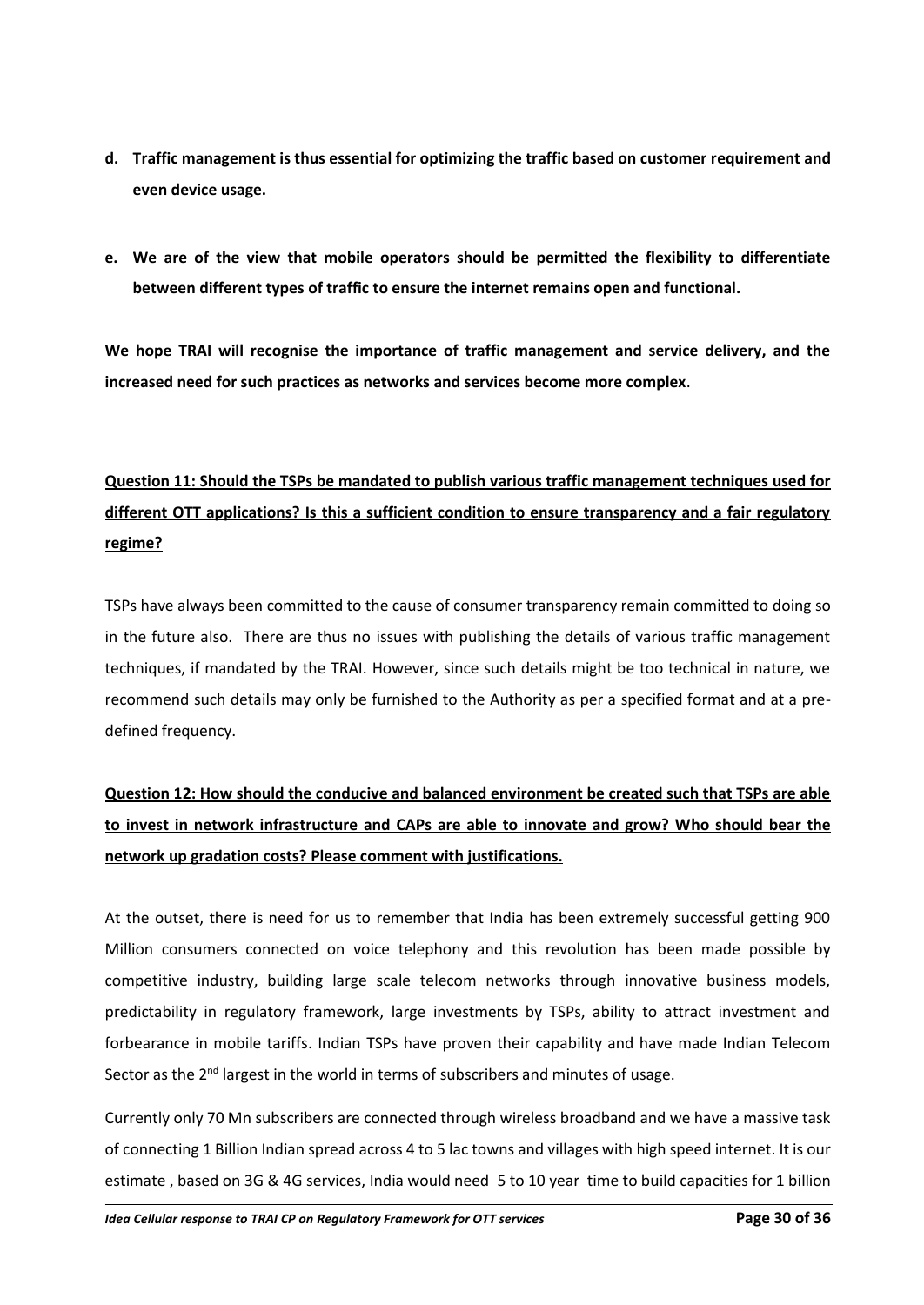internet users with an average 1000 MB /month usage, i.e. 1000 Peta Byte mobile data capacity which is 12-15 times the current levels. Catering to such a large traffic requires huge capital investments and thus TSPs should be able to attract financial and strategic investors into the telecom sector. **Government and policy makers should also assess the fund requirement and create a framework for attracting investment for financially stretched Telecom industry. Further, t**o attract such a large investment, freedom in pricing and continued forbearance policy are essential. Controlled and regulated prices will not attract investors and this will severely impact the growth of internet in India.

**Further, the realization of larger goal "Internet for All" requires a holistic approach by all the stake holders, Government, Investors, and Telecom Operators, Consumers and Device companies and OTT.**  Therefore an urgent need to review present policies on Spectrum (especially on lower frequency), hassle free and single window approvals for fiber layout and tower installations are the need of the hour. **This vision of Digital Bharat also requires huge investments.** 

**In addition, all OTT players (except telephony OTTs) needs to be brought under basic minimum regulations to take of issues like security and privacy as per the law of India. Net neutrality should cover all partners of eco system (TSP, device, OTT) proliferating internet. We believe this will ensure creation of balance and conducive environment for growth. India is on the inflection point, where mobility will be the key driver for internet.**

Idea Cellular believes that **Government needs to evolve a Regulatory framework which ensures level playing field and addresses following concerns on OTT players:** 

- **registration, data retention and support for law enforcement and national security**
- **customer data privacy and security;**
- **content standards and consumer protection;** and
- **Regulatory levies and taxation**.

**If level playing field is created and "Same Service, Same Rules" principle is applied, TSPs will be in a position to keep building the network and bear the costs. Absence of level playing field and "Same Service, Same Rules" principle will dry up the investment in the network and will impact the vision of Digital India**.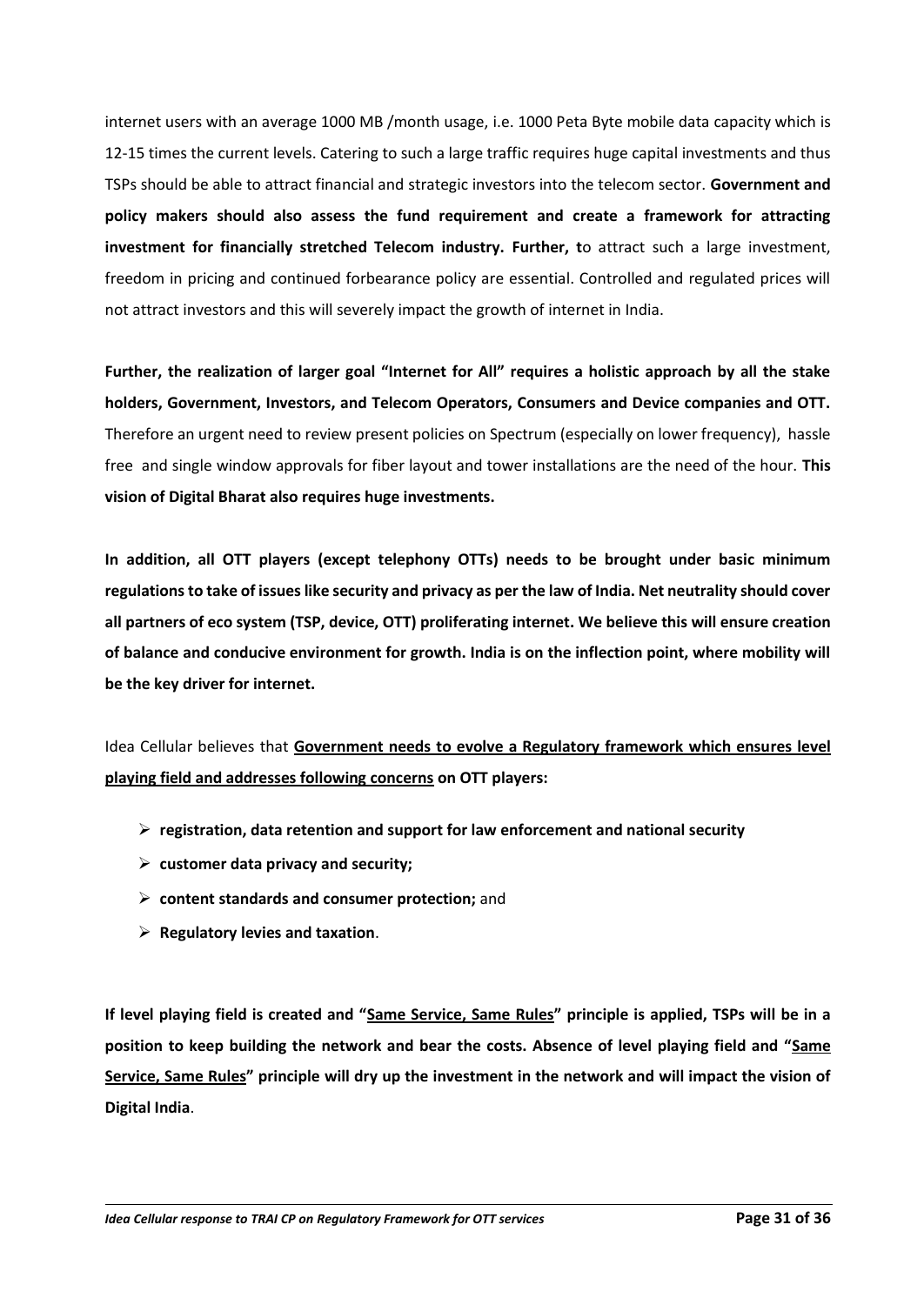**Question 13: Should TSPs be allowed to implement non-price based discrimination of services? If so, under what circumstances are such practices acceptable? What restrictions, if any, need to be placed so that such measures are not abused? What measures should be adopted to ensure transparency to consumers? Please comment with justifications.**

We do not support discrimination of services. It is and will be our endeavor to provide service on the best effort basis.

However since the capacity in the wireless telecom networks is not unlimited, TSPs should be allowed to apply traffic management and optimization techniques for improvement of customer experience and network yield. TSPs should have the freedom to apply traffic management for giving preferences of mission critical, important and urgent applications such as health, IT services, issues of National Importance, Emergency applications etc. over other applications. Thus OTTs and content providers may be classified under various segments based on the kind of services they provide and who can be allowed better QoS.

**We are strictly against any type of degradation of services**. However incase certain OTTs require specific QoS to service his customer or due to any other technical reasons, the OTT or the content provider be allowed to collaborate with operators. TSPs should also be allowed to charge differently for differential QoS sought by the consumers.

Further, many existing practice of audits by licensor may be extended to monitor and ensure transparency.

**Question 14: Is there a justification for allowing differential pricing for data access and OTT communication services? If so, what changes need to be brought about in the present tariff and regulatory framework for telecommunication services in the country? Please comment with justifications.**

**There is sufficient justification for allowing differential pricing for data access and OTT applications by select global giants offering communication services.** As submitted earlier, Revenue realization from data consumption in case of voice usage over OTT (VoIP) yield to Indian telecom operators of 7- 8 Paisa per minute only and this is significantly lower as compared with normal voice usage where the yield is 75 paisa per minute.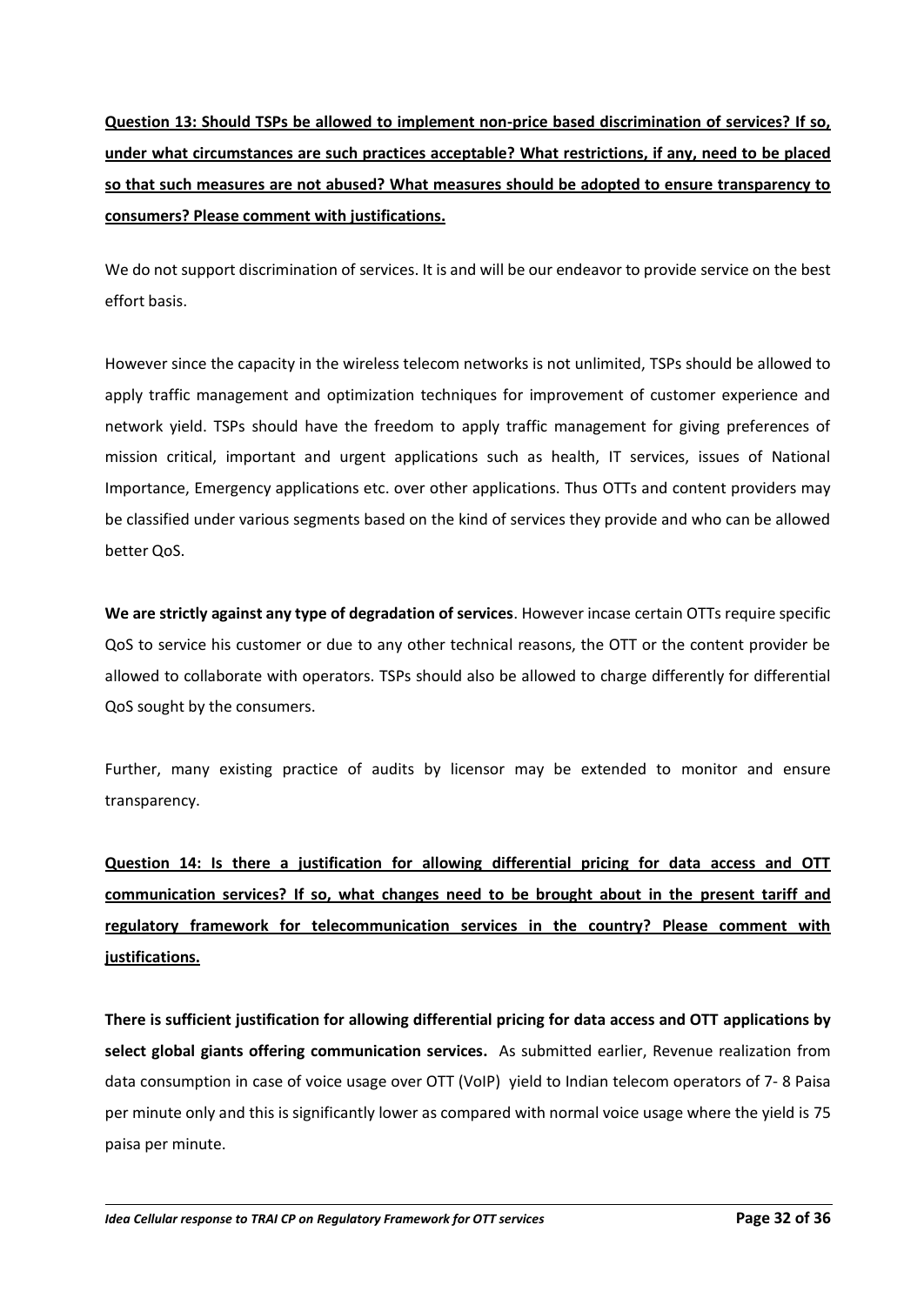**If the decision is made to have the same data tariff for VOIP and other data applications, it will result in the current data tariffs increasing anywhere between 6 to 10 times from the current levels to the detriment of growth of non-VOIP data applications and the vision of a "Digital India."**

Therefore there is a need to have a Level Playing field and application of the principle of "**Same Service, Same Rules**" for all communication OTTs. Further, we propose to charge differential pricing for all OTTs offering communication services as per the following:

*Option 1: TSPs should be allowed to charge for communication services over and above the charges being applied for bundled data or data packs.*

*Option 2: Payment by OTT communication service providers. The OTT players should deploy their servers within India. Consumers will pay normal data charges for using OTT communication services and the deficit will be paid by the OTTs, based on volume of traffic. The pricing for message, file transfer, voice can be different. The commercials of this arrangement to be mutually decided between OTT players and TSP.*

**Question 15: Should OTT communication service players be treated as Bulk User of Telecom Services (BuTS)? How should the framework be structured to prevent any discrimination and protect stakeholder interest? Please comment with justification.**

We propose bilateral arrangement based on mutually agreed terms between the stakeholders that is OTT and the TSPs.

We are of the view that the Bulk User of Telecom Services (BuTS) is not a good framework in the Indian context. The desired objectives of growth of applications including applications developed locally in India can be achieved on the basis of a mutually agreed arrangement.

# **Question 16: What framework should be adopted to encourage India specific OTT apps? Please comment with justifications.**

India has proven its credential in IT and software development and in OTT space also, a lot of India companies are behind the success of US and European OTTs. Hence launching India specific OTTs and promoting and supporting them is a logical step and a criticalstep towards achieving vision of Digital India. Indian OTTs are also required as till date most of the leading OTTs do not address the needs of Indian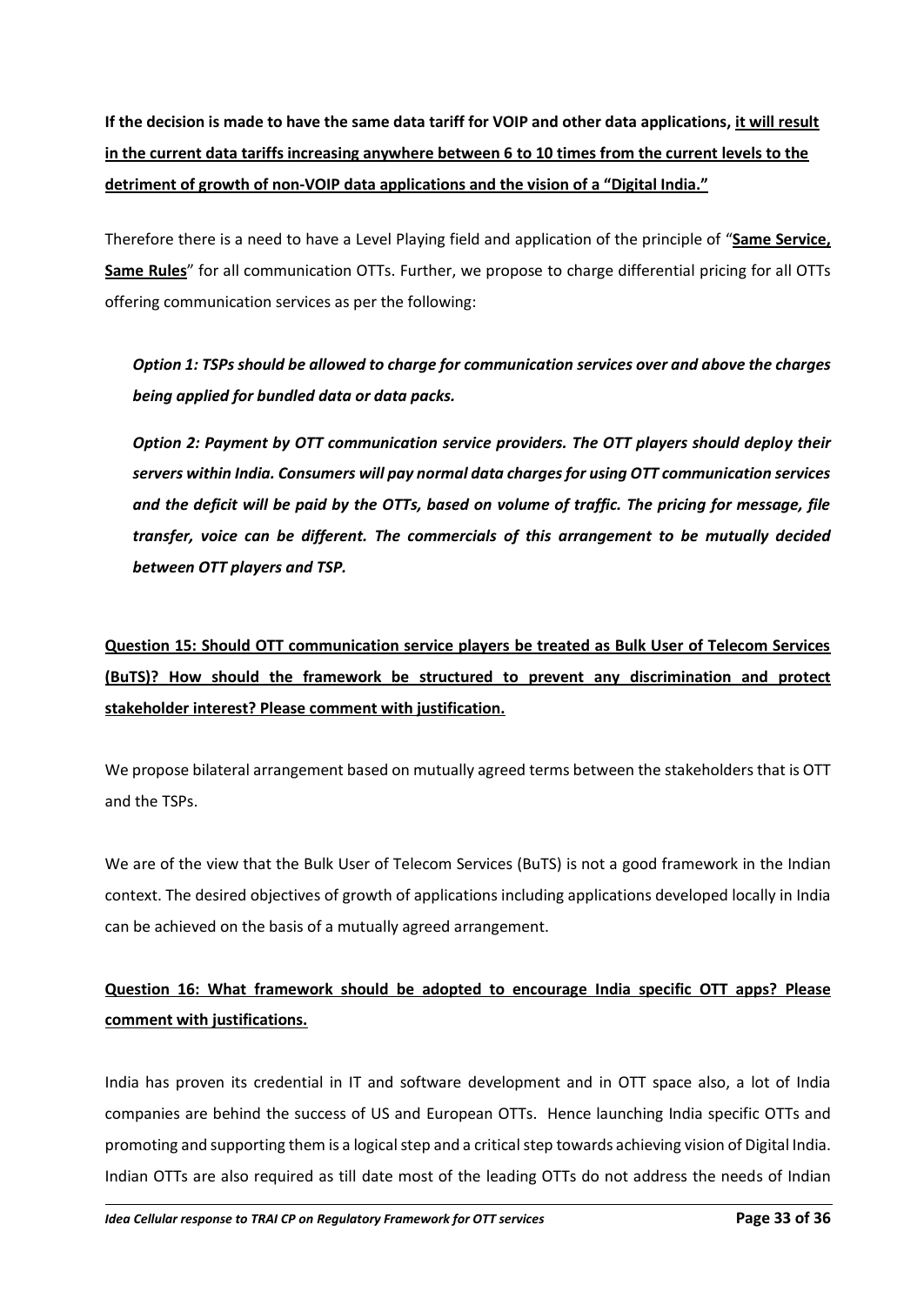masses, primarily rural Indian, e.g. in health, education, energy and agriculture sectors. Therefore we would support Indian OTTs in these fields.

Framework for encouraging OTT Apps in India encompasses all the players in the ecosystem including TSPs, App Providers, Device Manufacturers and content discovery Services etc. We recommend involving all the participants in deciding the final framework for encouraging Indian OTT fairly. Obligations of each of participants of the ecosystem should be defined clearly.

# **Question 17: If the OTT communication service players are to be licensed, should they be categorized as ASP or CSP? If so, what should be the framework? Please comment with justifications.**

We have already highlighted earlier that, there is a need to address the various regulatory imbalances that exists in the eco-system and ensure Regulatory Neutrality so that there is a level playing field for all the players that exist in the eco-system.

In order to achieve Regulatory Neutrality, the Authority should apply the principle of, "**Same Service, Same Rules**". Only under such an environment, the TSPs will get a fair chance to compete with OTTs on similar pricing and terms.

Idea Cellular believes that **Government needs to evolve a Regulatory framework which ensures level playing field and addresses following concerns on OTT players:** 

- **registration, data retention and support for law enforcement and national security**
- **customer data privacy and security;**
- **content standards and consumer protection;** and
- **Regulatory levies and taxation**.

**Thus, typically, t***he mandate of all OTTs providing communication services should be equivalent to a TSP. For e.g. maintaining transaction records with identity of subscribers, sharing of protocols with LEAs and LI system provider to decode the communication or all customer communication should follow only known protocols without any encryption which can be reproduced in case of monitoring. All the transactions and logging should be restricted to operate within India so that the designated security and monitoring agencies can have full access to the customer data. There is also an issue of customer privacy, which needs to be separately addressed.*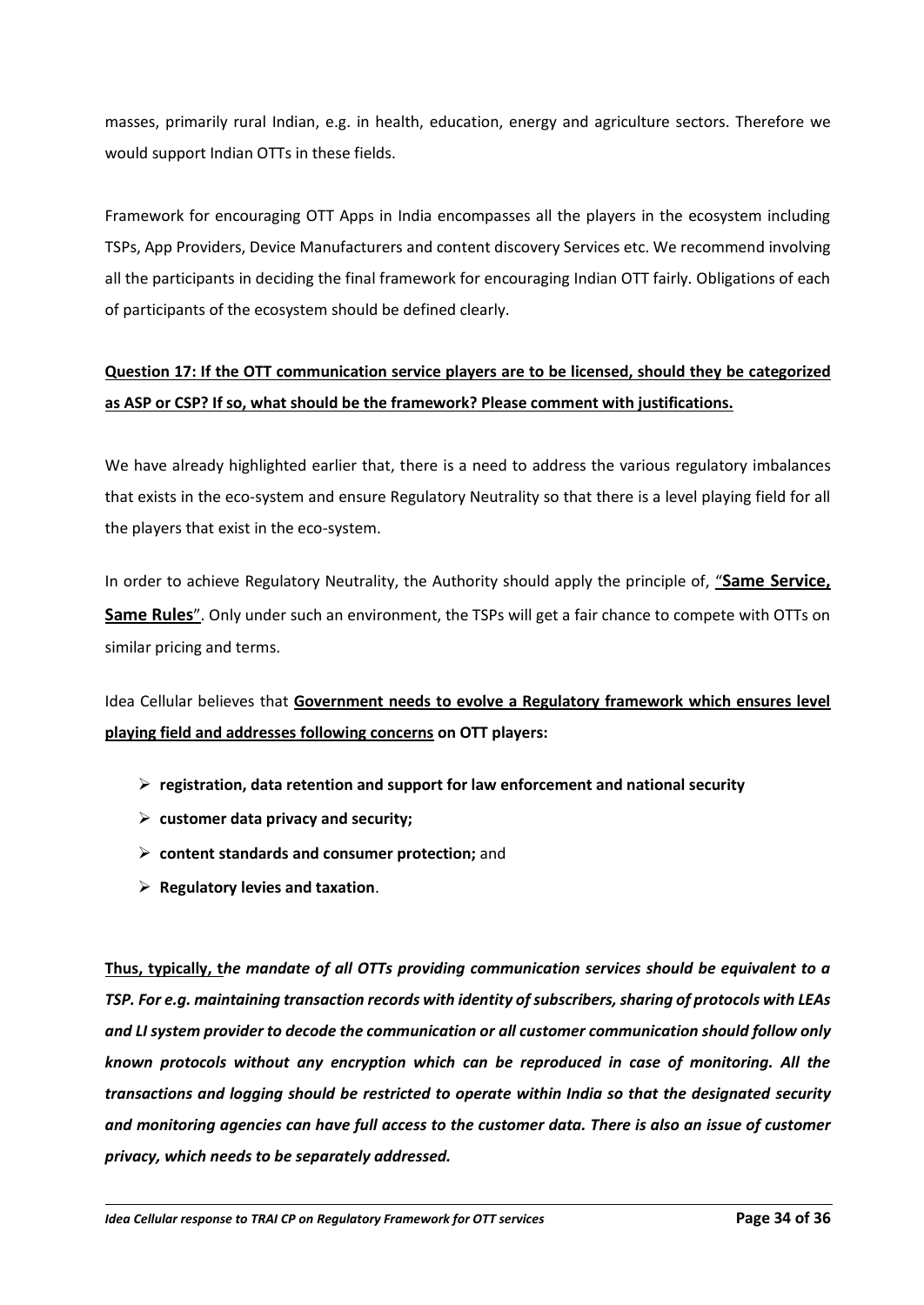# **Question 18: Is there a need to regulate subscription charges for OTT communication services? Please comment with justifications.**

As submitted earlier, in absence of any Level Playing Field and absence of application of "**Same Service, Same Rules"** 'principles, we recommend that OTT communication services be charged to ensure Regulatory neutrality and level playing field. One of the options is to charge through subscription based charges. However, such subscription charges should remain under forbearance and be based on mutual commercial discussions.

# **Question 19: What steps should be taken by the Government for regulation of non-communication OTT players? Please comment with justifications.**

Non-communication OTT players should be allowed to mushroom and no license is needed at this stage. Innovation should be encouraged and India should benefit from high quality IT specialists who want to turn entrepreneurs. It is critical that their cost structure is kept low at this stage. Internet offers plethora of opportunities and India needs development of regional content, applications for diverse geographies, and convergence of developed world applications into usable Indian flavor applications content. TSPs infrastructure, APN can help massive growth in sectors like education, travel, health and pharmacy, rural development, entertainment, E-commerce and tourism etc. and pre-mature licensing would kill the development of this eco system and Indian entrepreneurial spirit.

## **Question 20: Are there any other issues that have a bearing on the subject discussed?**

- 1. It has been observed that more and more traffic is becoming encrypted due to which though the transaction is happening through the Telecom Network, these data cannot be reproduced by operators in case required by LEA's. In the interest of the national security it is desirable that OTTs and content should be classified and only what require to be important from consumers safety and privacy be allowed to be encrypted. All packet deep inspection techniques should work on these OTT applications.
- 2. Also, such encryption is impairing TSPs to deploy effectively any kind of Caching or optimization technique and achieve better customer experience.
- 3. The OTTs have no responsibility towards customers QoS and many a times it has been observed that the customers develop a bad perception about the network even though the issue may be with the